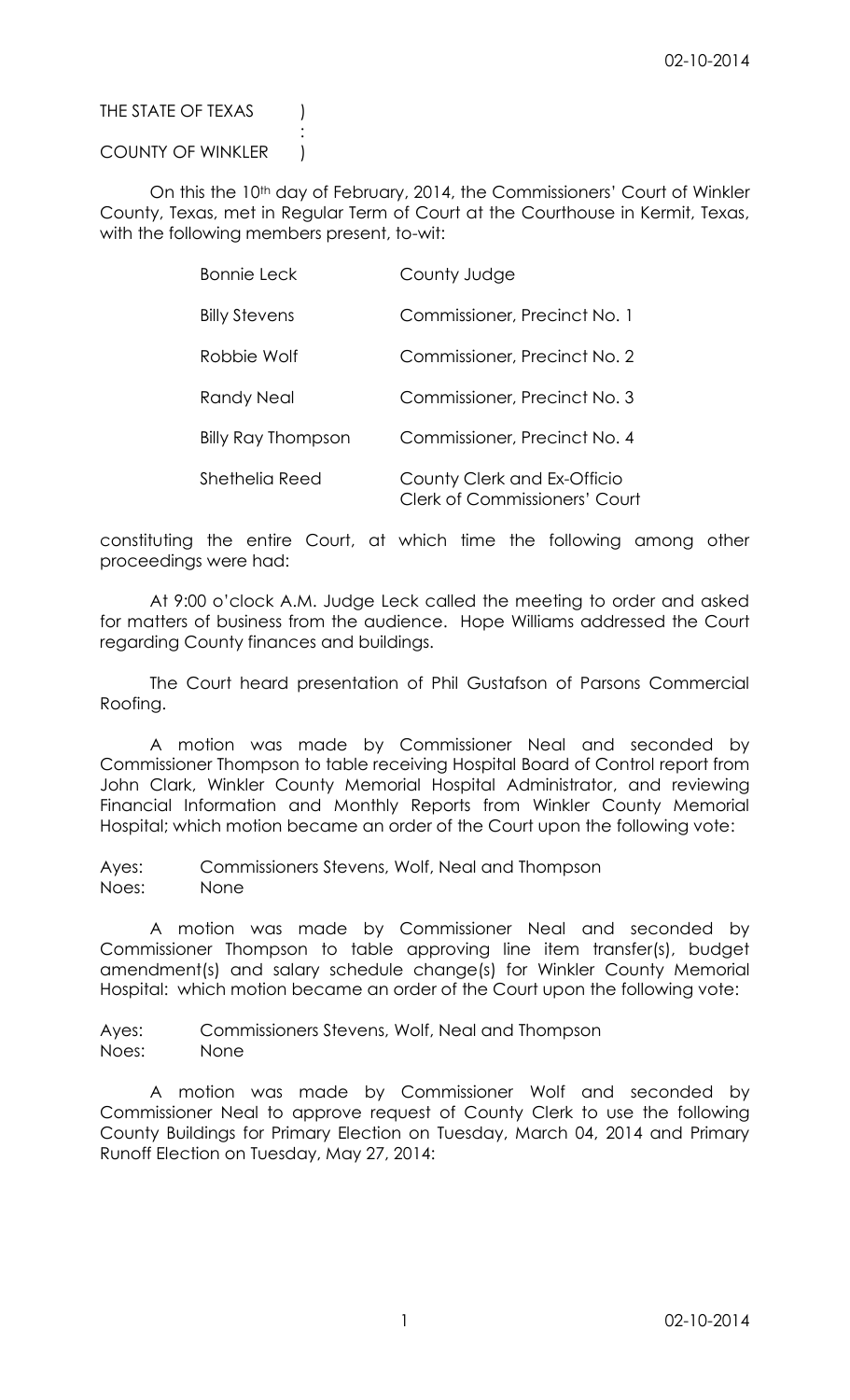#### **WINKLER COUNTY POLLING LOCATIONS**

118 N. Poplar 118 N. Poplar 118 N. Poplar 118 N. Pine 118 N. Pine 118 N. Pine 118 N. Pine 118 N. Pine 118 N. P<br>
118 N. Poplar 118 N. Poplar 118 N. Poplar 118 N. Poplar 118 N. Poplar 118 N. Poplar 118 N. Poplar 118 N. Popl Kermit, TX

**VOTING PRECINCT NO. 202 VOTING PRECINCT NO. 301**

Wink, TX Kermit, TX **VOTING PRECINCT NO. 401**<br>
Westside Community Center<br>
County Clerk's Office

Westside Community Center<br>1204 W. San Antonio 1204 W. San Antonio Courthouse/100 E. Winkler

**VOTING PRECINCT NO. 101 VOTING PRECINCT NO. 201**

Kermit Community Center Figure 2012 118 N. Precinct Community Building<br>
118 N. Poplar Precinct Community Building

Community Center **Recreation Center** Recreation Center 201 NE 3rd 1507 School Street

Kermit, TX

which motion became an order of the Court upon the following vote:

Ayes: Commissioners Stevens, Wolf, Neal and Thompson Noes: None

A motion was made by Commissioner Neal and seconded by Commissioner Thompson to approve request of JoAnn Lujan to use Recreation Center at County Park in Kermit for birthday party on Saturday, March 22, 2014; which motion became an order of the Court upon the following vote:

Ayes: Commissioners Stevens, Wolf, Neal and Thompson Noes: None

A motion was made by Commissioner Thompson and seconded by Commissioner Stevens to approve request of Kermit Chamber of Commerce to use Community Center in Kermit on Tuesday, April 15, 2014 for Bunny Bingo; which motion became an order of the Court upon the following vote:

Ayes: Commissioners Stevens, Wolf, Neal and Thompson Noes: None

A motion was made by Commissioner Neal and seconded by Commissioner Stevens to approve request of Homer Lujan, on behalf of Kermit Independent School District, to use County Park in Kermit for bus rodeo on Saturday, April 26, 2014; which motion became an order of the Court upon the following vote:

Ayes: Commissioners Stevens, Wolf, Neal and Thompson Noes: None

A motion was made by Commissioner Neal and seconded by Commissioner Stevens to receive 2013 Racial Profiling Report from Winkler County Sheriff; which motion became an order of the Court upon the following vote:

Ayes: Commissioners Stevens, Wolf, Neal and Thompson Noes: None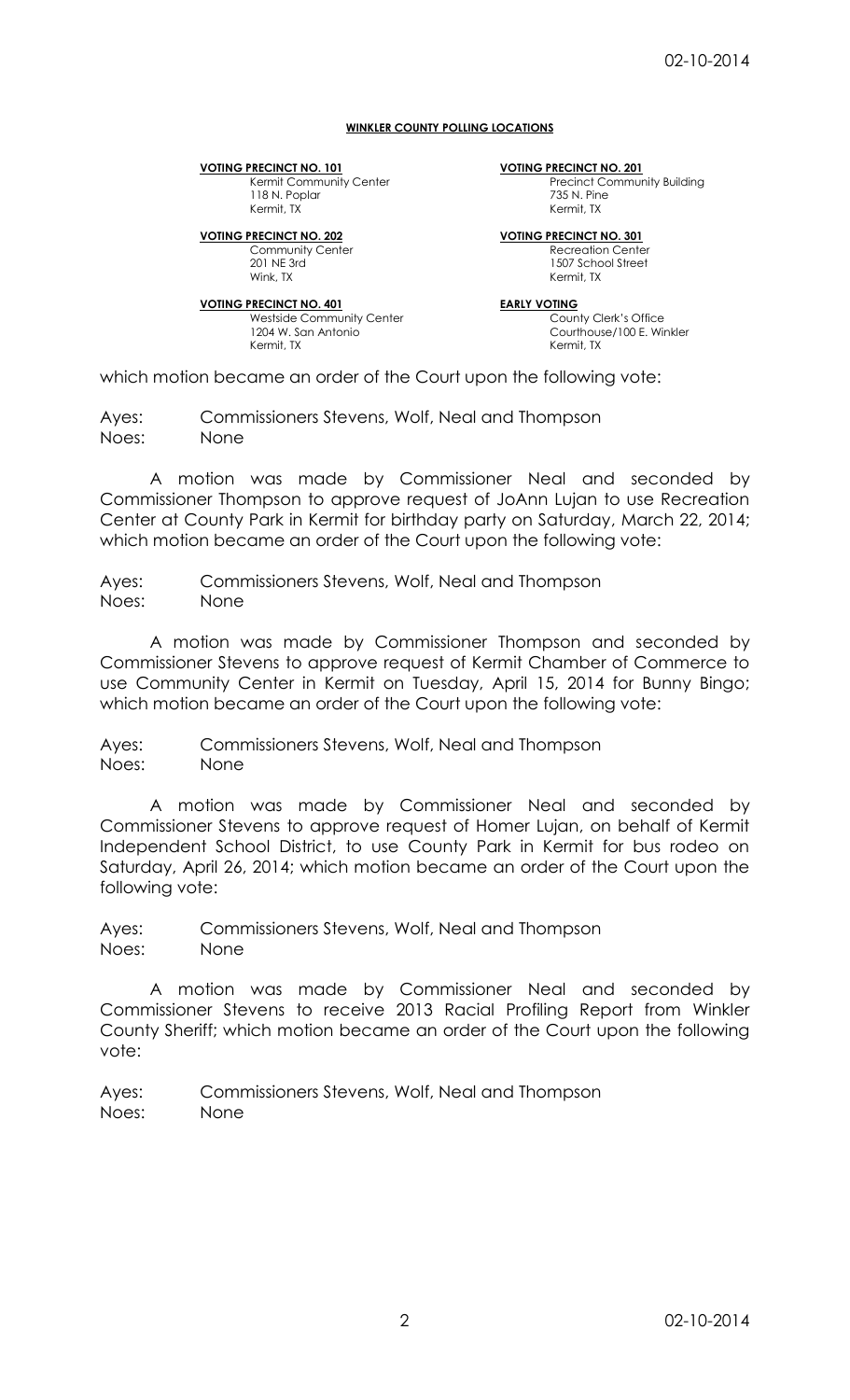J.

**GEORGE KEELY, SHERIFF** - WINKLER COUNTY<br>-----post office box 860<br>----KERMIT, TEXAS 79745<br>TELEPHONE 432-586-3461 WINKLER COUNTY<br>ORGANIZED IN 1910

#### FEBRUARY 4, 2014

Since January 1, 2004, the Winkler County Sheriff's Office in accordance with<br>the Texas Racial Profiling Law (S.B. No. 1074), has been collecting police contact data<br>for the purpose of identify and responding (if necessar

the<br>measurement of the redee will no conclusive reveral sections designed at providing<br>background information on the rationale and objectives of the Texas Rasial Profiling<br>Law. Other sections contain information relevant t

The final components of this report provide statistical data relevant to the public contacts made during the period of  $10/113$  and  $12/31/13$ . It is my sincere hope that the channels of communication between community le

Holley

WINKLER COUNTY SHERIFF'S DEPARTMENT<br>RACIAL PROFILING REPORT FOR 2013

 $\begin{array}{c} \text{GFORGE KEELY}\\ \text{SHERIFF}\\ \text{FEBRUARY 4, 2014} \end{array}$ 

#### MISSION STATEMENT

The Winkler County Sheriff's Department will always strive to provide the highest quality service, preserving human rights, lives, and property, while attempting to achieve the mission goals of the department and the commu

THE TEXAS LAW ON **RACIAL PROFILING** S.B. No. 1074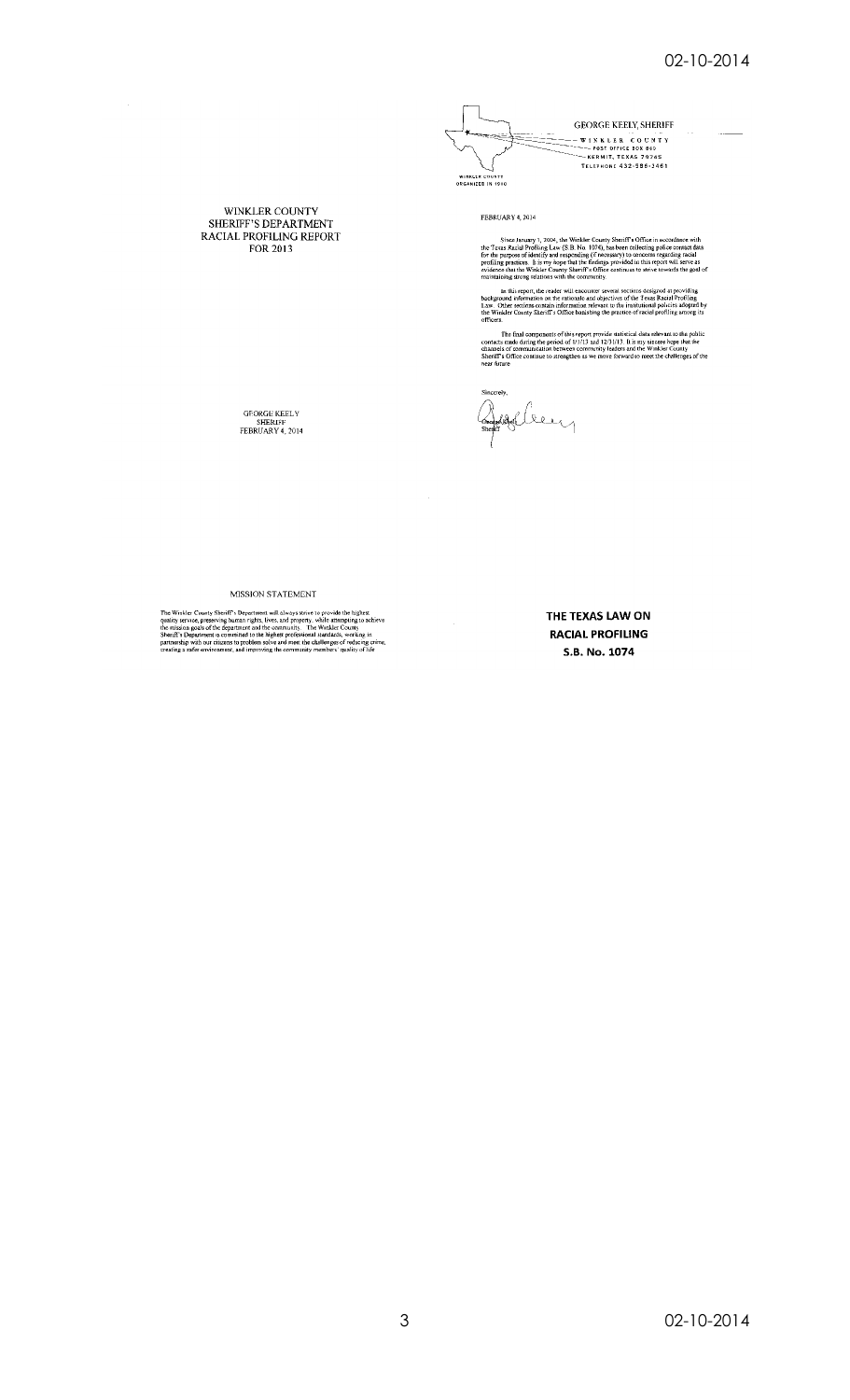#### SB No 1074

AN ACT

relating to the prevention of racial profiling by certain peace officers. BE IT ENACTED BY THE LEGISLATURE OF THE STATE OF

TEYAS: SECTION 1. Chapter 2, Code of Criminal Procedure, is amended by

adding Articles 2.131 through 2.138 to read as follows: Art. 2.131 RACIAL PROFILING PROHIBITED A peace officer

may not engage in racial profiling.

Art. 2.132 LAW ENFORCEMENT POLICY ON RACIAL PROFILING. (a) In this article.

[1] "Law enforcement agency" means an agency of the state, or of a county, municipality, or other political subdivision of the state, that employs peace officers who make traffic stops in the routine performance of the officers' official duties

(2) "Race or ethnicity" means of a particular descent, including Caucasian, African, Hispanis, Asian, or Native American descent.

(b) Each law enforcement agency in this state shall adopt a detailed written policy on racial profiling. The policy must:

(1) clearly define acts constituting racial profiling, (2) strictly probibit peace officers employed by the agency

from engaging in racial profiling. (3) implement a process by which an individual may file a complaint with the agency if the individual helieves that a peace officer employed by the agency

has engaged in racial profiling with respect to the individual,

(4) provide public education relating to the agency's

(5) require appropriate corrective action to be taken against a peace officer employed by the agency who, after an investigation, is shown to have engaged in racial profiling in violation of the agency's policy adopted under this article.

complaint process.

(6) require collection of information relating to traffic stops in which a citation is issued and to arrests resulting from those traffic stops, including

information relating to. (A) the race or ethnicity of the individual detained;

 $\overline{a}$ (B) whether a search was conducted and, if so,

whether the person detained consented to the search; and (7) require the agency to submit to the governing body of each county or municipality served by the agency an annual report of the information collected

under Subdivision (6) if the agency is an agency of a county, manicipality, or other political subdivision of the state.

(c) The data collected as a result of the reporting requirements of this article shall not constitute prima facic evidence of tacial profiling.

(d) On adoption of a policy under Subsection (b), a law enforcement agency shall examine the feasibility of installing video camera and transmitter-activated equipment in each agency law enforcement motor vehicle regularly used to make traffic stops and transmitter-activated equipment in each agency law enforcement motorcycle regularly used to make traffic stops. If a law enforcement agency installs video or audio equipment as provided by this subsection, the policy adopted by the agency under Subsection (b) must include standards for reviewing video and audio documentation.

(e) A report required under Subsection (b)(7) may not include identifying information about a peace officer who makes a traffic stop or about an individual

who is stopped or arrested by a peace officer This subs tion does not affect the collection of information as required by a policy under Subsection (bK6).

(f) On the commencement of an investigation by a law enforcement agency of a complaint described by Subsection (b)(3) in which a video or audio recording of the occurrence on which the complaint is based was made, the agency shall promptly provide a copy of the recording to the peace officer who is the subject of the complaint on written request by the officer

An. 2.133 REPORTS REQUIRED FOR TRAFFIC AND PEDESTRIAN STOPS. (a) In this article:

(1). "Race or ethnicity" has the meaning assigned by Article  $2.132(a)$ 

(2) "Pedestrian stop" means an interaction between a peace officer and an individual who is being detained for the purpose of a criminal investigation in

which the individual is not under arrest (b) A peace officer who stops a motor vehicle for an alleged violation of a law or ordinance regulating traffic or who stops a pedestrian for any suspected offense shall report to the law enforcement agency that employs the officer information relating to the stop, including.

(1) a physical description of each person detained as a result of the stop, including.

(A) the person's gender and

(B) the person's race or ethnicity, as stated by the person or, if the person does not state the person's race or ethnicity, as determined by the officer to the best of the officer's ability;

(2) the traffic law or ordinance alleged to have been violated

or the suspected offense;

(3) whether the officer conducted a search as a result of the stop and, if so, whether the person detained consented to the search

(4) whether any contraband was discovered in the course of the search and the type of contraband discovered;

(5) whether probable cause to search existed and the facts supporting the existence of that probable cause

(6) whether the officer made an arrest as a result of the stop or the search, including a statement of the offense charged;

 $\left( 7\right)$  the street address or approximate location of the stop; and

(8) whether the officer issued a warning or a citation as a result of the stop, including a description of the warning or a statement of the violation charged Art 2.134. COMPILATION AND ANALYSIS OF INFORMATION

COLLECTED. (a) In this article, "pedestrian stop" means an interaction between a peace officer and an individual who is being detained for the purpose of a criminal investigation in which the individual is not under arrest.

(b) A law enforcement agency shall compile and analyze the information contained in each report received by the agency under Article 2.133. Not later than March 1 of gach year, each local law enforcement agency shall submit a report containing the information compiled during the previous calendar year to the governing body of each county or municipality served by the agency in a manner approved by the agency.

(c) A report required under Subsection (b) must include (1) a comparative analysis of the information compiled

under Article 2.133 to:

 $(\Lambda)$  determin<u>e t</u>he prevalence of racial profiling by peace officers employed by the agency, and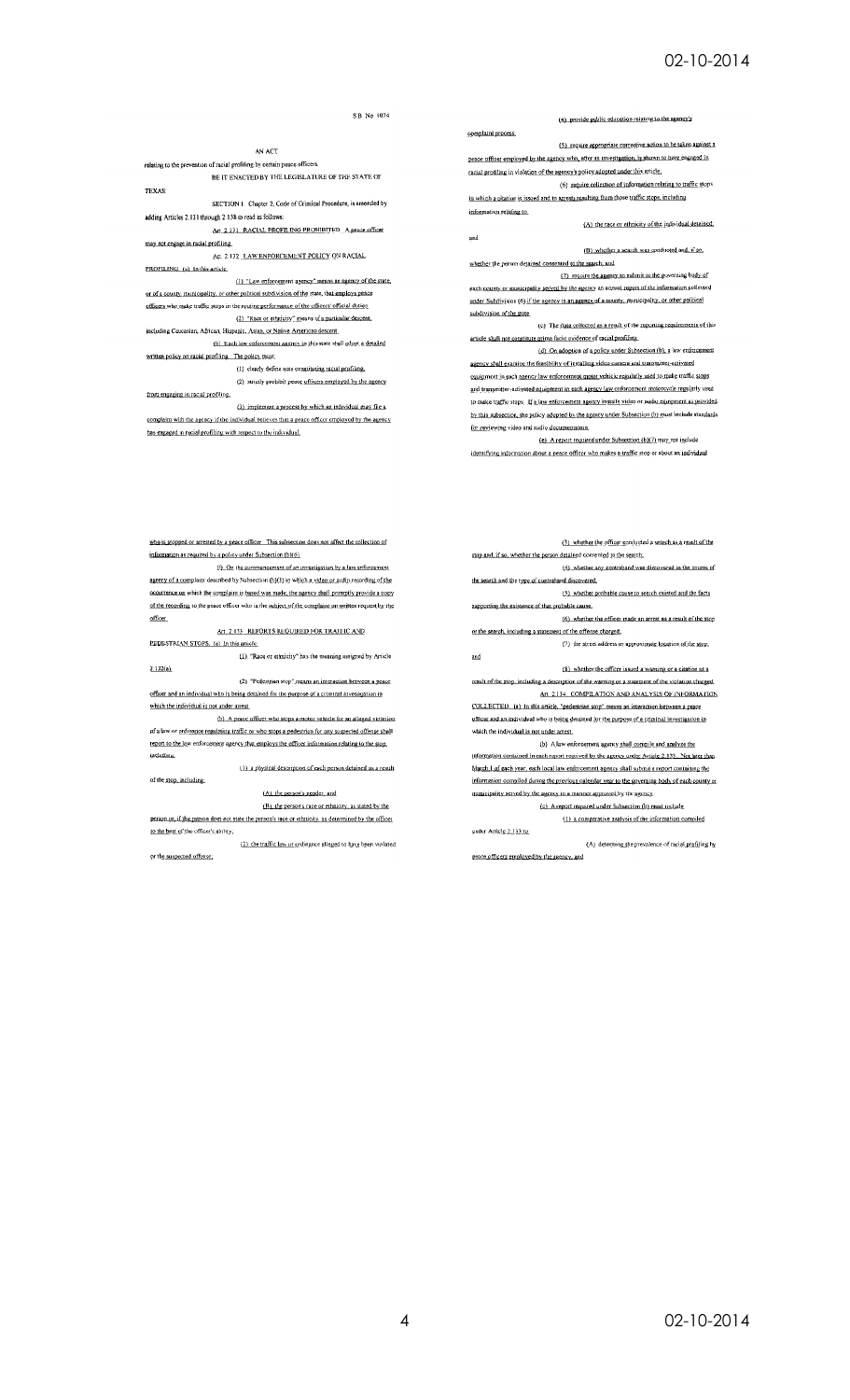#### (B) examine the disposition of traffic and

pedestrian stops made by officers employed by the agency, including searches resulting from the stops; and

(2) information relating to each complaint filed with the agency alleging that a peace officer employed by the agency has engaged in racial profiling. (d) A report required under Subsection (b) may not include

identifying information about a peace officer who makes a traffic or pedestrian stop or about an individual who is stopped or arrested by a peace officer. This subsection does not affect the reporting of information required under Article 2.133(b)(1).

(e) The Commission on Law Enforcement Officer Standards and Education shall develop guidelines for compiling and reporting information as required by this article

(f) The data collected as a result of the reporting requirements of this article shall not constitute prima facie evidence of racial profiling

Art. 2.135. EXEMPTION FOR AGENCIES USING VIDEO AND AUDIO EQUIPMENT (a). A peace officer is exempt from the reporting requirement unde Article 2.133 and a law enforcement agency is exempt from the compilation, analysis, and reporting requirements under Article 2.134 if

(1) during the calendar year preceding the date that a report under Article 2.134 is required to be submitted.

(A) each law enforcement motor vehicle regularly used by an officer employed by the agency to make traffic and pedestrian stops is equipped with video camera and transputter-activated equipment and each law enforcement motorcycle regularly used to make traffic and pedestrian stops is equipped with transmitter-activated equipment, and

(B) each traffic and pedestrian stop made by an

officer employed by the agency that is capable of being recorded by video and audio or audio equipment, as appropriate, is recorded by using the equipment; or (2) the governing body of the county or municipality served

by the law enforcement agency, in conjunction with the law enforcement agency, certifies to the Department of Public Safety, not later than the date specified by rule by the department, that the law enforcement agency needs funds or video and audio equipment for the purpose of installing video and audio equipment as described by Subsection (a)(1)(A) and the agency does not receive from the state funds or video and audio equipment sufficient, as determined by the department. for the agency to accomplish that purpose.

(b) Except as otherwise provided by this subsection, a law enforcement agency that is exempt from the requirements under Article 2, 134 shall retain the video and audio or audio documentation of each traffic and pedestrian stop for at least 90 days after the date of the stop. If a complaint is filed with the law enforcement agency alleging that a peace officer employed by the agency has engaged in racial profiling with respect to a traffic or pedestrian stop, the agency shall retain the video and gudin or audio record of the stop until final disposition of the complaint.

(c) This article does not affect the collection or repo requirements under Article 2.132.

Art. 2.136. LIABILITY. A peace officer is not liable for damages arising from an act relating to the collection or reporting of information as required by Article 2.133 or under a policy adopted under Article 2.132.

Art. 2.137. PROVISION OF FUNDING OR EQUIPMENT. (a) The Department of Public Safety shall adopt rules for providing funds or video and audio equipment to law enforcement agencies for the purpose of installing video and audio equipment as described by Article 2,135(a)(1)(A), including specifying criteria to prioritize funding or equipment provided to law enforcement agencies. The criteria may include consideration of tax

effort, financial hardship, available revenue, and budget surpluses. The criteria must give priority to

(1) law enforcement agencies that employ peace officers sose primary duty is traffic enforcement;

(2) smaller jurisdictions; and (3) municipal and county law enforcement agencies.

(b) The Department of Public Safety shall collaborate with an

institution of higher education to identify law enforcement agencies that need funds or video and audio equipment for the purpose of installing video and audio equipment as described by Article 2.135(a)(I)(A). The collaboration may include the use of a survey to assist in developing criteria to prioritize funding or equipment provided to law enforcement a (c) To receive funds or video and audio equipment from the state for

the purpose of installing video and audio equipment as described by Article 2.135(a)(1)(A), the governing body of a county or municipality, in conjunction with the law enforcement agency serving the county or municipality, shall certify to the Department of Public Safety that the law enforcement agency needs funds or video and audio equipment for that purpose.

 $(d)$ . On receipt of funds or video and audio equipment from the state for the purpose of installing video and audio equipment as described by Article 2 135(a)(1)(A), the governing body of a county or municipality, in conjunction with the law enforcement agency. serving the county or municipality, shall certify to the Department of Public Safety that the law enforcement agency has installed video and audio equipment as described by Article

2.135(a)(1)(A) and is using the equipment as required by Article 2.135(a)(1) Art. 2.138 RI/LES The Department of Public Safety may adopt rules to implement Articles 2.131-2.137.

SECTION 2. Chapter 3, Code of Criminal Procedure, is antended by adding Article 3.05 to read as follows:

Art 3.05. RACIAL PROFILING. In this code, "racial profiling" means a law enforcement-initiated action based on an individual's race, ethnicity, or rations origin rather than on the individual's behavior or on information identifying the individual as having engaged in criminal activity.

SECTION 3 Section 96.641, Education Code, is amended by adding .<br>Subsection (j) to read as follows

(j). As part of the initial training and continuing education for police chiefs required under this section, the institute shall establish a program on racial profiling The program must include an examination of the best practices for.

(1) monitoring peace officers' compliance with laws and internal agency policies relating to racial profiling,

(2) implementing laws and internal agency policies relating to preventing racial profiling; and

(3) analyzing and reporting collected information SECTION 4. Section 1701.253, Occupations Code, is amended by

adding Subsection (e) to read as follows: (e) As part of the minimum curriculum requirements, the commission shall establish a statewide comprehensive education and training program on racial profiling for

officers licensed under this chapter. An officer shall complete a program established under this subsection not later than the second anniversary of the date the officer is licensed under this chapter or the date the officer applies for an intermediate proficiency cortificate, whichever date is earlier.

SECTION 5 Section 1701 402, Occupations Code, is amended by adding Subsection (d) to read as follows

(d). As a requirement for an intermediate proficiency certificate, an officer must complete an education and training program on racial profiling established by the commission under Section 1701.253(e).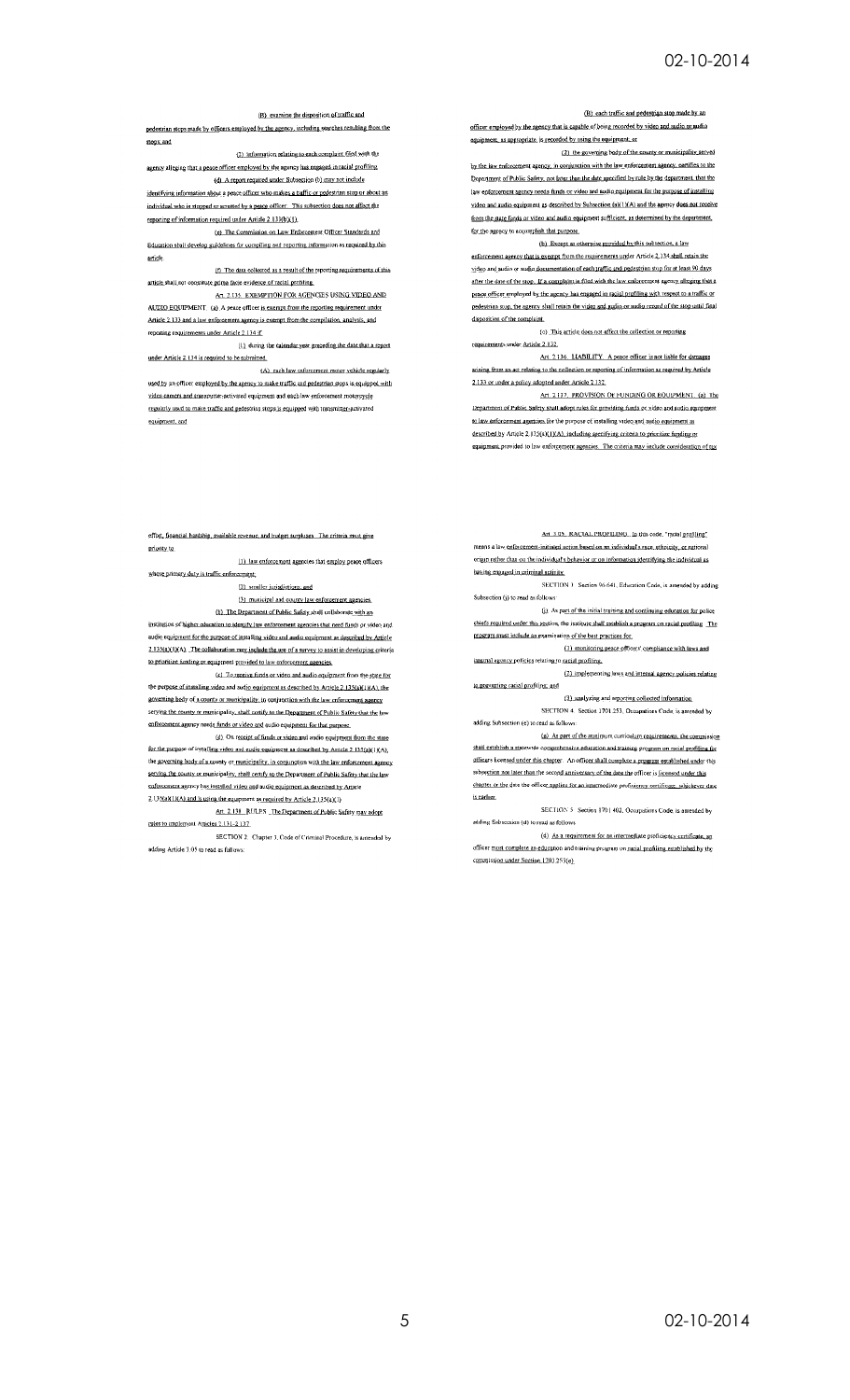SECTION 6. Section 543.202, Transportation Code, is amended to read as follows: Sec 543 202. FORM OF RECORD. (a) In this section, "race or ethnicity" means of a particular descent, including Caucasian, African, Hispanic, Asian, or Native American descent. (b) The record must be made on a form or by a data processing method acceptable to the department and must include:

(1) the name, address, physical description, including race or ethnicity, date of birth, and driver's license number of the person charged;

(2) the registration number of the vehicle involved; (3) whether the vehicle was a commercial motor vehicle as defined by Chapter 522 or was involved in transporting hazardous materials;

(4) the person's social security number, if the person was operating a commercial motor vehicle or was the holder of a commercial driver's license or commercial driver learner's permit;

(5) the date and nature of the offense, including whether the offense was a serious traffic violation as defined by Chapter 522:

(6) whether a search of the vehicle was conducted and whether consent for the search was obtained:

 $(7)$  the plea, the judgment, and whether bail was forfeited, (8) [(7)] the date of conviction: and

 $(9)$   $(8)$  the amount of the fine or forfeiture

SECTION 7. Not later than January 1, 2002, a law enforcement agency shall adopt and implement a policy and begin collecting information under the policy as

required by Article 2 132, Code of Criminal Procedure, as added by this Act. A local law enforcement agency shall first submit information to the governing body of each county or municipality served by the agency as required by Article 2.132, Code of Criminal Procedure, as added by this Act, on March 1, 2003. The first submission of information shall consist of information compiled by the agency during the period beginning January 1, 2002, and ending December 31 2002.

SECTION 8 A local law enforcement agency shall first submit information to the governing body of each county or municipality served by the agency as required by Article 2.134, Code of Criminal Procedure, as added by this Act, on March 1, 2004 The first submission of information shall consist of information compiled by the agency during the period beginning January 1, 2003, and ending December 31, 2003

SECTION 9 Not later than January 1, 2002.

(1) the Commission on Law Enforcement Officer Standards and Education shall establish an education and training program on racial profiling as required

by Subsection (e), Section 1701.253, Occupations Code, as added by this Act; and (2) the Bill Blackwood Law Enforcement Management Institute of Texas shall establish a program on racial profiling as required by Subsection (j),

Section 96 641, Education Code, as added by this Act SECTION 10. A person who on the effective date of this Act holds

an intermediate proficiency certificate issued by the Commission on Law Enforcement Officer Standards and Education or has held a peace officer license issued by the Commission on Law Enforcement Officer Standards and Education for at least two years shall complete an education and training program on racial profiling established under Subsection (e), Section 1701.253. Occupations Code, as added by this Act, not later than September 1, 2003.

SECTION 11. An individual appointed or elected as a police chief before the effective date of this Act shall complete a program on racial profiling established under Subsection (j), Section 96.641, Education Code, as added by this Act, not later than September 1, 2003.

SECTION 12. This Act takes effect September 1, 2001

S.B. No. 1074

S.B. No. 1074

**Approved** 

 $\sim$   $\sim$  $Date$ 

Governor

**President of the Senate** Speaker of the House

I hereby certify that S.B. No. 1074 passed the Senate on April 4, 2001, by the following vote: Yeas 28, Nays 2; May 21, 2001, Senate refused to concur in House amendments and requested appointment of Conference Committee, May 22, 2001, House granted request of the Senate, May 24, 2001, Senate adopted Conference Committee Report by a viva-voce vote

Secretary of the Senate

I hereby certify that S.B. No. 1074 passed the House, with amendments. on May 15, 2001, by a non-record vote, May 22, 2001, House granted request of the Senate for appointment of Conference Committee; May 24, 2001, House adopted Conference Committee Report by a non-record vote.

Chief Clerk of the House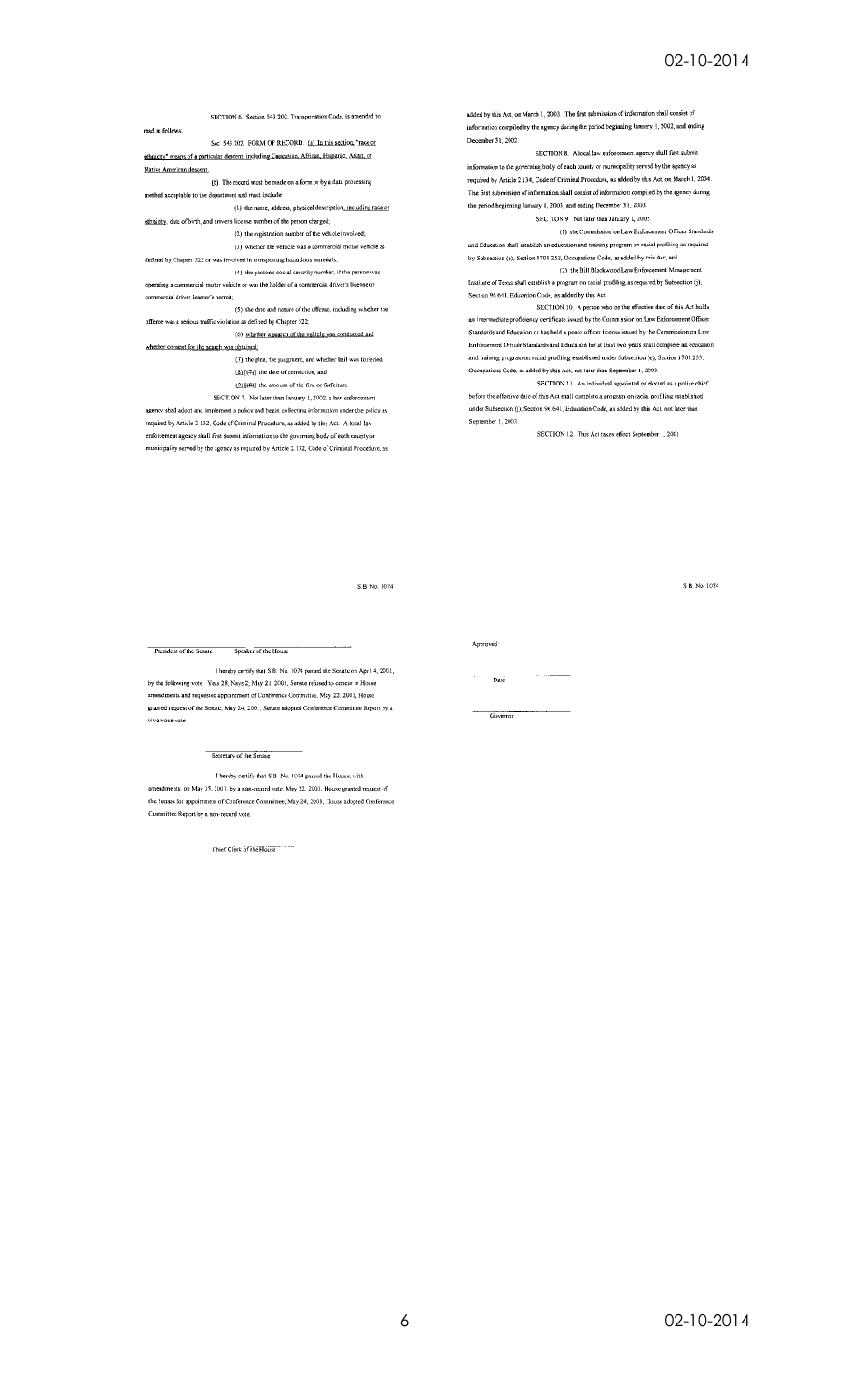$\bar{\chi}$ 

 $\mathbf{R}$ 

# WINKLER COUNTY<br>SHERIFF'S DEPARTMENT<br>RACIAL PROFILING POLICY

 $\gamma_{\rm{p}}$  :  $\mathcal{H}_\mathrm{L}$ 

Winkler Connty Sheriff's Department

#### Racial Profilling Policy<br>Effective January 1, 2002

I. Purpose affirm the Wiskeler Conney Sheriff's Department's commitment to<br>alors between officer and any person; to reinforce procedures that serve to<br>such treat disrugations condition of services in a fair can equipliste fashion;<br>su The purpose of the<br>apbigsed policing unbiased policing in all its encounts<br>ensure public confidence and mutua<br>and to protect tur officers from ure<br>the departmental policy and the law

### II. Policy

**IV. TRAINING** 

Steriff's Department to police in a proactive mooner and, to<br>tations of law. Officers thall scively enforce ande and fixteral law<br>me, without regard to tack, chasicity or salticaal origin. Officers are<br>seed partings as def It is the policy of<br>aggressively ture<br>in a responsible to<br>molicable to all ;<br>molicable to all ; y of the Winkler County S<br>hierastigate inspected visit<br>hierad professional mann<br>hall necross, whether drive<br>hall necross, whether drive

ons from affering assistance, such as span observing a nárstance leaking<br>nue who sppears to be ill, last or confined. Nor down this policy prohibit<br>nime hared upon chemreed action sudder information received about the hall not preclair offs<br>ic, a flat her, or some

 $\bar{z}$ 

 $\mathcal{L}^{\text{max}}$  and

 $\mathcal{A}^{\mathcal{A}}$ 

 $\ddot{\phantom{0}}$ 

 $\sim 1$ 

Racial Profiliose A law enforcement initiated action based on an individual's race chiractor, or eatimation<br>origin rabor bank on the edicordal stockness or on anformation stensifying the undividual as bovery<br>capaged in cre

Racial profiling pertains to person.<br>The term is not relevant as it perta who are viewed as suspects or potential suspect.<br>sets with site complainants or other citizen c

The probabines symmetric and profiling does not proclude the gay of east, ethnicity or entropy factors in a determined decision. Russ, offeringly contained events in the legitimates from the factors in the complete symmetr s searching<br>a of that<br>include bet

- Citing a driver who is spen<br>the cited delver's race, other<br>Optaining the driver of a vertex<br>polonial engine is midledy<br>Delatining an individual behind where, chancely or assigned origin.<br>Given a develope the state of the charmination that a present of that rate, stheiring or<br>diverse in a vehicle based on the charmination that a present of while<br>advisionly meet upon the s  $\mathbf{r}$  $\mathbf{J}_i$
- nt agency can derive at two principles from the udoption Alaw cafe
- at any met mes social or chimic sterretypes as factors in selecting whom<br>y mety use rate in conjunction with other known factors of the suspect.<br>antany out sue ratial or chimic sterretypes us factors in selecting whom<br>publ  $L$   $L = 6$ 고 Leads<br>2. Leads<br>mental
- .<br>Miky Of a particular decent, including Caucasium, African, Hi Roce or Kit<br>American Pudesterbon Storp – Ani interacciona between a prave officer and an individual who is being<br>parpose of a criminal investigation in which the individual is not under gerest.

er who stops a moter withing for an elleged violation of a lew or ordinance Traffic Stop – A prace office<br>regulating traffic

Officers are responsible to adhere to all Texas Commission on Law Enforcement Officer Sundards and<br>Edwardon training and the Law Enforcement Management Institute of Texas requirements as mandated by<br>haw

 $\bar{z}$ 

All olding<br>An second<br>Code or if<br>A person<br>held a person<br>trid orber plete a TCLEOSE training and relat<br>v of the date the officer is licensed a FCLEOSE training and relatation program on racial profiling ant later the different is interested under Campin; (70) at 60 for travel Company in the set of property and the set of the set of the set of the set of the se Septe<br>= 11.

02-10-2014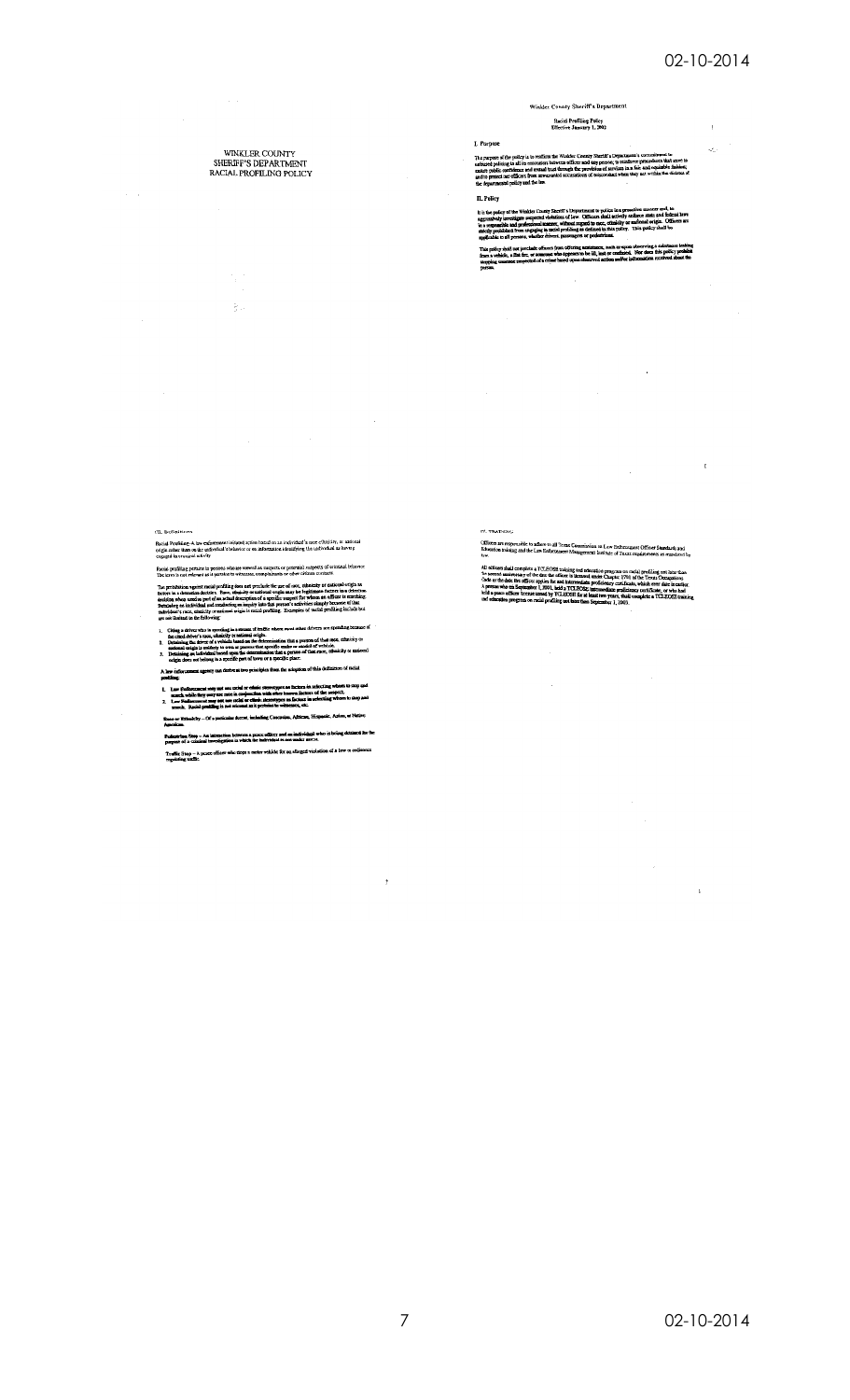#### V. COMPLAINT INVESTIGATION

- 1. The Winkler County Statiff's Department will accept written complaints from any person who<br>believes heliab has been stopped or statistical based on racial, ethnic or aational oxigin profiling. No<br>nervon will be discover
- Any employer who received an allegtion of racial profiling, including the efficier who initiated the complete step of the same deference and checked allegt and the complete step of the state of the state of the state of th n<br>Adolen
- Level public of a complete while be contacted in a three pays requires the magnitude will be completed with the informer bulk complete the state of the complete wide of the complete complete the state of the complete comp 4. E a cacial profiting completint is natisized against an efficer, it will result in approp<br>and/or disriplinery action that is at the discretion of the Sheriff.
- If there is a departmental video or sudio recording of the create upon which a completed of racial<br>profiling is based, upon constructions of an investigation by this department ions the completed and<br>written rapped of the  $\overline{\mathbf{S}}$ PERSON NO EDUCATION

iry Shexill's Departmient, will indicate the public: of its publicy against racial profiling and<br>con. Michosis that may be stiftimel to indicate the public: not move models and stelle,<br>remison with be under revolution and

VIL COLLECTION AND REPORTING INFORMATION GATHERED FROM<br>TRAFFIC AND PEDESTRIAN STOPS (WITH OR WITHOUT VIDEO/AUDIO<br>CAMERA)

An officer who stops a motor vehicle for an alloged violation of a law regulating traffic, or who stops a poderation of the stops a

- 1. A physical description of each person detained as a result of the stop, inclusing:<br>
2. The person's gentier.<br>
2. The person or assumed by the person or as determined by the officer to<br>
the best of hierber ability.
- 2. The street address or approximate location of the stop. The suspected offense or the traffic law or ordinance alleged to have been violated.
- 3. Whether probable cause in search existed and, if so, the fact(s) supporting the existence of that probable cause.
- $\epsilon$  . Whether any contraband was discovered in the course of the scarch and, if so, the type of contrabout discovered.
- 5. Whether the officer mode ao attest an a result of the stop audior search, and, if so, a statement of<br>the offense changed. 6. Whether the officer issued a warning or a citation as a result of the stop and, if so, a statement of<br>the offense charged.
- Note: The Winkler County Sheriff's Bepartment will comple and marker the information<br>contained in these individual reports. Not later than March I<sup>n</sup> of each year, this department contained in these individual reports. Not
- rative analysis of the information contained in the individual reports in order to  $\frac{1}{2}$ a. Determine the prevalence of racial profiting by efficers in this department, and<br>h. Examine the involvion of traffic and pedestrian stops made by this department is<br>CODear's including searches resulting from stops.
- 
- 2. Information relating to each complaint filed with this department alleging racial profiling.
- This report will not include identifying information about a peace of<br> $\hat{\mathbb{D}}$  cer who makes a stop or about an individual who stopped or arrested.

 $\ddot{s}$ 

## $\textrm{FLING A COMPLANT WITH THE WINKLER COUNTY} \begin{minipage}{14cm} \begin{tabular}{l} \bf \color{blue}{\bf \color{blue}{\bf \color{blue}{\bf \color{blue}{\bf \color{blue}{\bf \color{blue}{\bf \color{blue}{\bf \color{blue}{\bf \color{blue}{\bf \color{blue}{\bf \color{blue}{\bf \color{blue}{\bf \color{blue}{\bf \color{blue}{\bf \color{blue}{\bf \color{blue}{\bf \color{blue}{\bf \color{blue}{\bf \color{blue}{\bf \color{blue}{\bf \color{blue}{\bf \color{blue}{\bf \color{blue}{\bf \color{blue}{\bf \color{blue}{\bf \color{blue}{\$

The following information has been disseminated to the public as part of an educational campaign aimed at informing community members of the complaint process relevant to violations of the Texas Racial Profiling Law.

UNDERSTANDING THE PROCESS

Once an individual has filed a complaint regarding racial profiling, he/she should expect the following process to commence:  $\,$ 

#### THE INTERVIEW

The Chief Deputy or Chief Investigator will interview the individual filing the complaint<br>The officer will ask the alleged victim questions about what happened It is possible that<br>the officer may be able to explain the off

- 
- 
- 
- **Consider the Control of the Control of the Control of the Control of the Control Sheriff's Office.** It is possible that he'she may be videotaped during the interview The individual filing the complaint may bring a lawyer,
- complaint.<br>• A police photographer may take pictures of any injuries that the alleged<br>victim think are related to the complaint.

#### THE INVESTIGATION

After the interview, the Winkler County Sheriff's Office will investigate the alleged misconduct

- 
- The investigators will consist of senior officers experienced in internal<br>
department investigations<br>
All officers with the interviewed and witnesses whom the alleged victim has<br>
All officers will be incertained interviewe
- 
- 
- 

THE REVIEW PROCESS

The Sheriff reviews every complaint after the investigation is completed and a report is

- If the complaint includes excessive force or charges an officer with a<br>crine, it will also be investigated by an independent police agency 1.e.:<br>The FBI, The Texas Rangers or the Kemit Police Department<br>The Tes The Texas
- 
- 
- 

#### THE FINDINGS

- The results of your complaint are called "findings" There are four possible findings
	-
	-
	-
	- Sustained The complaint has been supported. The officer(s) involved acted<br>improperly and may be disciplined<br>of the officer(s) involved acted<br>of properly and may be disciplined<br>of the complaint filed.<br>Final mass from t

The Sheriff will decide on a finding after the complaint has been reviewed. Further, he/she will mform the alleged victim through an official letter of the final decision.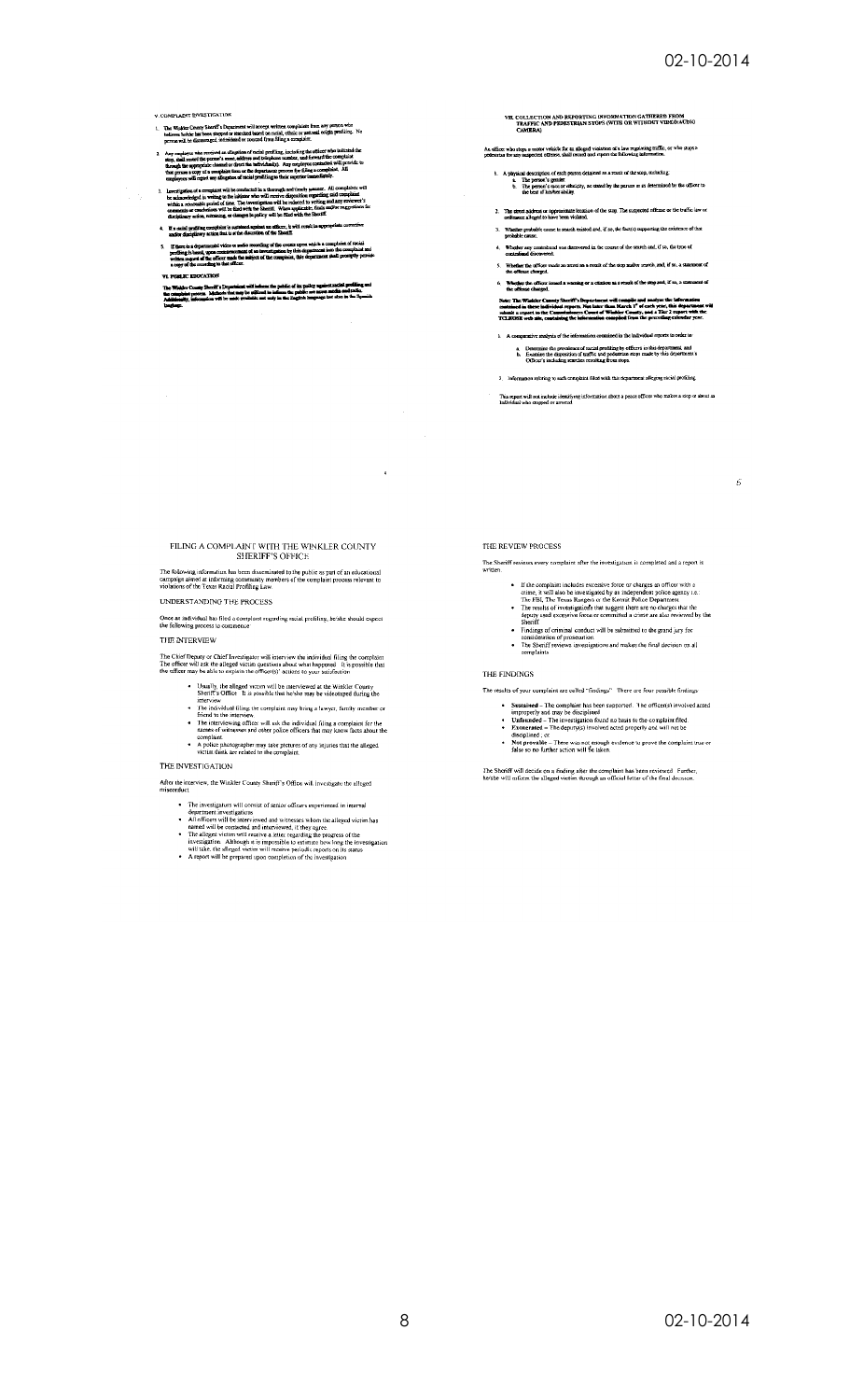#### TIER 2 - FULL RACIAL PROFILING REPORT

Agency Name:<br>Reporting Date:<br>TCOLE Agency Number:<br>Chief Administrator:<br>Agency Contact Information:

WINKLER CO SHERIFF'S OFFICE 02/04/2014<br>495100<br>GEORGE KEELY GEORGE KEELY<br>Phone: 432-586-3461<br>Mailing Address:<br>WINKLER CO. SHERIFF'S OFFICE<br>P.O. Box 860<br>1300 Bellaire<br>Kermit, TX 79745

This Agency filed a full report because:<br>Our agency has no motor vehicle or audio equipment.

Certification to This Report 2 132 (Tier 2) - Full Report

Article 2.132(b) CCP Law Enforcement Policy on Racial Profiling<br>WINKLER CO SHERIFF'S OFFICE has adopted a detailed written policy on racial profiling Our<br>-- "---

**EXECUTE CONSERVATES OF THE SOFTIME IN A SUPPOSE OF THE SOFTIME CONSERVATE CONSERVATES OF THE SOFTIME SOFTIME CONSERVATE CONSERVATE (2) strictly probably positive confirmed (1) clearly defines acts constituting racial pro** article,<br>
article,<br>  $\alpha$  is the control of information relating to excitent 2 of a recast pointy stopped under this<br>
to arrests made as a result of those stops, moluting information relating to<br>  $(A)$  the race or ethnicity

Page 1 of 5 pages submitted electronically to the Texas Commission on Law Enforcement

(C) whether the peace officer knew the race or ethnicity of the individual detained before<br>detaining that individual; and<br>(7) require the chief administrator of the agency, regardless of whether the administrator is elect (6) to:<br>  $(A)$  the Commission on Law Enforcement; and<br>
(R) the governing body of each county or municipality served by the agency, if the agency is an<br>
agency of a county, municipality, or other political subdivision of th I certify these policies are in effect. Executed by: *GEORGE KEELY*<br>Chief Administrator WINKLER CO SHERIFF'S OFFICE Date: 02/04/2014 Page 2 of 5 pages submitted electronically to the Texas Commission on Law Enforcement Search conduc<br>19. 60 Yes<br>20.660 No cted?  $21-720$  Total Reason for search?<br>
22. 23 Consent<br>
23. 7 Contraband/evidence in plain sight<br>
23. 21 Probable cause or reasonable suspicion<br>
25. 2 Inventory search performed as result of<br>
towing<br>
26. 7 Incident to arrest/warrant 27 60 Total (nust equal line 19)

Contraband discovered?<br>28. 24 Yes<br>29. 36 No

30. 60 Total (must equal line 19)

**Description of Contraband**<br>
31 **t0 illegal drugs/drug paraphernalia**<br>
32 **0 Currency**<br>
34 **5 Weapons**<br>
34 **7 Adcohol**<br>
35 **1 Stolen property**<br>
36 **1 Other** 

37. 24 Total (must equal line 28)

# Arrest result of stop or search:<br>38. 44 Yes<br>39 676 No

40 720 Total (3, 10, 13, 18, 21, 40 and 51 must<br>be equal:

Page 4 of 5 pages submitted electronically to the Texas Commission on Law Enforcement

WINKLER CO. SHERIFF'S OFFICE Motor Vehicle Racial Profiling Information

Gender:<br>1. 161 Female<br>2. 559 Male

- 
- Race or Ethnicity:<br>
4. 26 African<br>
5. 1 Asian<br>
6. 356 Caucasian<br>
7. 336 Hispanic<br>
8. 1 Middle Eastern<br>
9. 0 Native American

10. 726 Total (3, 10, 13, 18, 21, 40 and<br>51 must be equal)

13 720 Total  $(3, 10, 13, 18, 21, 40$  and<br>51 must be equal)

3 720 Total  $(3, 10, 13, 18, 21, 40$  and<br>51 must be equal)

Race or Ethnicity known prior to stop?<br>11 23 Yes<br>12. 697 No

- 
- Reason for stop?<br>
14. 62 Violation of law other than traffic<br>
15. 6 Pre-existing knowledge (i.e. warrant)<br>
16. 491 Moving Traffic Violation<br>
17. 161 Vehicle Traffic Violation (Equipment, Inspection or Registration)
- 18 720 Total  $(\bar{3}, 10, 13, 18, 21, 40$  and  $$\rm{51}$  must be equal)

Page  $\bar 3$  of  $\bar 5$  pages submitted electronically to the Texas Commission on Law Enforcement

02-10-2014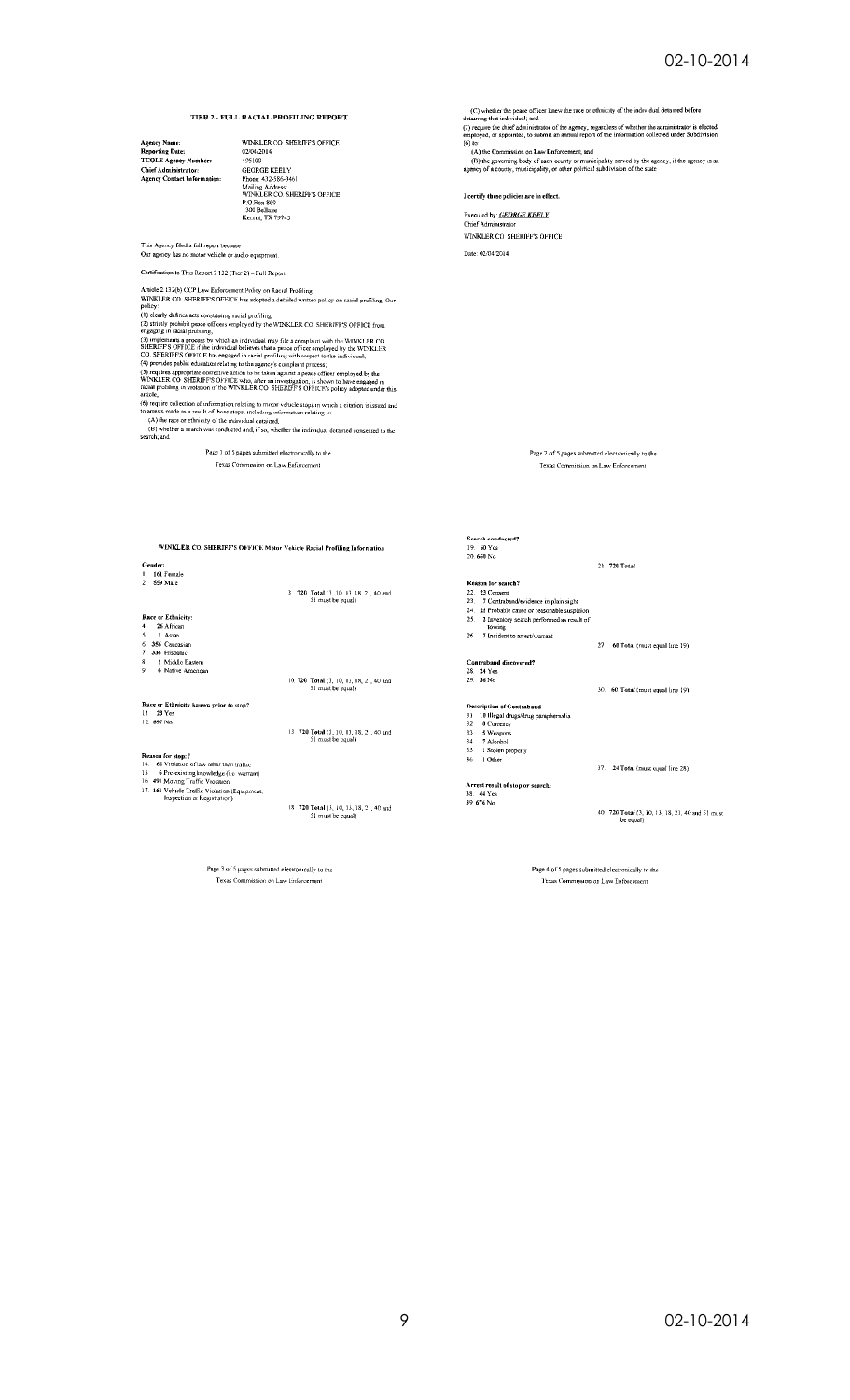$\overline{\phantom{a}}$ 

Arrest based on:<br>
41. 38 Violation of the Penal Code<br>
42. 2 Violation of a Traffic Law<br>
43 3 Violation of City Ordinance<br>
44 9 Outstanding Warrant

|    | Street address or approximate location of the stop: |
|----|-----------------------------------------------------|
| 45 | 178 City Street                                     |
|    | .                                                   |

494 US Highway<br>26 County Road<br>22 Private Property or Other  $\frac{46}{47}$ <br>48

 $50.$ 

#### warning or a citation as a result of the stop: **Written** 49 121 Yes

599 No

#### 720 Total

 $51$ 

WINKLER CO SHERIFFS OFFICE has submitted electronically the analysis in PDF format<br>required by 2.134 CCP(c) which contains<br>(1) a comparative analysis of the information compiled under Article 2.133 to:<br>(A) evaluate and co

I certify the analysis meets the above requirements.

#### Executed by:  $\overline{GEOREE}$  *KEELY* Chief Ada

WINKLER CO. SHERIFF'S OFFICE

Date: 02/04/2014

Page 5 of 5 pages submitted electronically to the  $% \left\vert \psi _{i}\right\rangle$ Texas Commission on Law Enforcement





STATISTICAL ANALYSIS OF MOTOR VEHICLE STOPS CAMPARED TO GENDER

TARIF 1 NUMBER OF MOTOR VEHICLE STOPS COMPARED TO GENDER.

| <b>RACE/ETHNICITY</b>  | CONTACTS |         | <b>GENDER</b>                    |                |        |     |  |  |  |
|------------------------|----------|---------|----------------------------------|----------------|--------|-----|--|--|--|
|                        |          |         | MALE                             |                | FEMALE |     |  |  |  |
|                        | N        | %*      | N                                | $\mathbb{S}^*$ | N      | ж.  |  |  |  |
| AFRICAN                | 26       | 3%      | 22                               | 3%             |        | 2%  |  |  |  |
| <b>ASIAN</b>           |          | ¢.      |                                  | <1%            |        |     |  |  |  |
| CAUCASIAN              | 357      | 49%     | 278                              | 49%            | 79     | 49% |  |  |  |
| <b>HISANIC</b>         | 335      | 46%     | 258                              | 46%            | 77     | 48% |  |  |  |
| MIDDLE EASTERN         |          | $< 1\%$ | <b><i><u>Programment</u></i></b> | 51%            | o      | c   |  |  |  |
| <b>NATIVE AMERICAN</b> |          |         |                                  |                |        |     |  |  |  |
| <b>TOTAL</b>           | 720      |         | 560                              |                | 160    |     |  |  |  |

% OF CONTACTS IN EACH CATFGORY<br>\*\* BAGATHN CITY ARE OFFIND BY SENATE BILLIDEAS REING OF A PARTICULAR DESCRIP, INCLUDING<br>AFRICAN, AGAIR, CAUCSINN, HOPARIC, MODUL EAST EN ARD NATIVE AMERICAL

TABLE 2 WRITTEN WARNING OR CITATION AS A RESULT OF STOP **NUMBER OF VEH** 720 VEHK **TABLE 3** ARREST RESULTING IN STOP **ARREST RE TING IN STOP**  $\begin{array}{|c|c|}\n\hline\n\textbf{X}^* & \textbf{6}^*\textbf{6}\n\end{array}$  $rac{c}{s^*}$  $\begin{array}{c|c}\n\hline\nN & & \\
\hline\n676\n\end{array}$  $\overline{\phantom{0}}$ 720 VEHICLES STOPPED  $\frac{1}{44}$ 

NOTE: PERCENTAGES MAY HAVE 1% VARIANCE

THERE WERE NO COMPLAINTS OF RACIAL PROFILING OR OISERMINATION REGISTERED FOR THE YEAR 2013.

**GEORGE KEELY, SHERIFF**  $\begin{array}{cccccccc}\n\hline\n\text{SVD} & \text{SVD} & \text{SVD} & \text{SVD} & \text{SVD} & \text{SVD} & \text{SVD} & \text{SVD} & \text{SVD} & \text{SVD} & \text{SVD} & \text{SVD} & \text{SVD} & \text{SVD} & \text{SVD} & \text{SVD} & \text{SVD} & \text{SVD} & \text{SVD} & \text{SVD} & \text{SVD} & \text{SVD} & \text{SVD} & \text{SVD} & \text{SVD} & \text{SVD} & \text{SVD} & \text{SVD} & \text{SVD} & \text{S$ .<br>Régeu WINKLER COUNTY<br>ORGANIZED IN 1910

January 17, 2013<br>Texas Department of Public Safety<br>Public Information Office<br>Attn. Oper Records<br>P.O. Box 4087<br>Austin, Texas 78773-0170

In accordance with the Public Information Act I am requesting the following inform For all licensed drivers with a zip code of 79745, Winkler County, Texas address on their driver's license, I would request information on the gross numbers as follows:

driver's license, I would roquest information on the gross numbers as follows:<br>
Number of featale licensed drivers in Kermit, Texas, zip code 79745<br>
Number of oral elicensed drivers in Kermit, Texas, zip code 79745<br>
Numbe

In addition I would request the definition of "Other" as used by your department with<br>regards to classifying holders of driver's licenses

This information will be used for official governmental purposes and will not be<br>otherwise released unless required by law.

Junt (recent)

COPY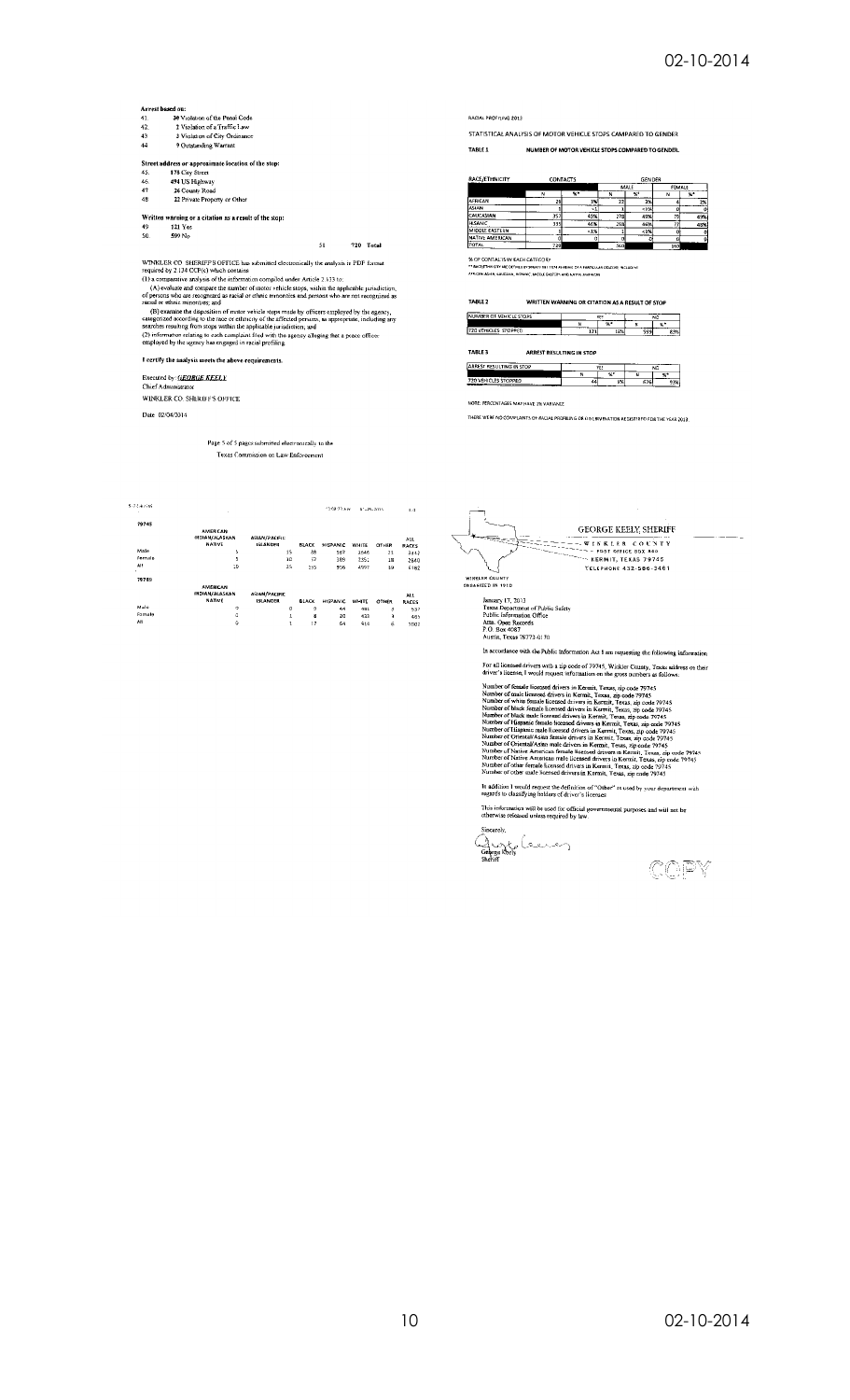| <b>GEORGE KEELY, SHERIFF</b>                                                                                                                                                                                                                                                                                                                                                                                                                                                                                                                                                                                                                                                                                                                                                                                                                                                                                                                                                                     |
|--------------------------------------------------------------------------------------------------------------------------------------------------------------------------------------------------------------------------------------------------------------------------------------------------------------------------------------------------------------------------------------------------------------------------------------------------------------------------------------------------------------------------------------------------------------------------------------------------------------------------------------------------------------------------------------------------------------------------------------------------------------------------------------------------------------------------------------------------------------------------------------------------------------------------------------------------------------------------------------------------|
| COUNTY<br><b>INKLER</b>                                                                                                                                                                                                                                                                                                                                                                                                                                                                                                                                                                                                                                                                                                                                                                                                                                                                                                                                                                          |
| <b>OST OFFICE BOX 860</b>                                                                                                                                                                                                                                                                                                                                                                                                                                                                                                                                                                                                                                                                                                                                                                                                                                                                                                                                                                        |
| KERMIT. TEXAS 79745                                                                                                                                                                                                                                                                                                                                                                                                                                                                                                                                                                                                                                                                                                                                                                                                                                                                                                                                                                              |
| TELEPHONE 432-586-3461                                                                                                                                                                                                                                                                                                                                                                                                                                                                                                                                                                                                                                                                                                                                                                                                                                                                                                                                                                           |
|                                                                                                                                                                                                                                                                                                                                                                                                                                                                                                                                                                                                                                                                                                                                                                                                                                                                                                                                                                                                  |
| WINKLER COUNTY<br>ORGANIZED IN 1910                                                                                                                                                                                                                                                                                                                                                                                                                                                                                                                                                                                                                                                                                                                                                                                                                                                                                                                                                              |
|                                                                                                                                                                                                                                                                                                                                                                                                                                                                                                                                                                                                                                                                                                                                                                                                                                                                                                                                                                                                  |
| January 17, 2013<br>Texas Department of Public Safety                                                                                                                                                                                                                                                                                                                                                                                                                                                                                                                                                                                                                                                                                                                                                                                                                                                                                                                                            |
| Public Information Office                                                                                                                                                                                                                                                                                                                                                                                                                                                                                                                                                                                                                                                                                                                                                                                                                                                                                                                                                                        |
| Attn: Open Records                                                                                                                                                                                                                                                                                                                                                                                                                                                                                                                                                                                                                                                                                                                                                                                                                                                                                                                                                                               |
| P.O. Box 4087                                                                                                                                                                                                                                                                                                                                                                                                                                                                                                                                                                                                                                                                                                                                                                                                                                                                                                                                                                                    |
| Austin, Texas 78773-0170                                                                                                                                                                                                                                                                                                                                                                                                                                                                                                                                                                                                                                                                                                                                                                                                                                                                                                                                                                         |
|                                                                                                                                                                                                                                                                                                                                                                                                                                                                                                                                                                                                                                                                                                                                                                                                                                                                                                                                                                                                  |
| In accordance with the Public Information Act I am requesting the following information:                                                                                                                                                                                                                                                                                                                                                                                                                                                                                                                                                                                                                                                                                                                                                                                                                                                                                                         |
| For all licensed drivers with a zip code of 79789, Winkler County, Texas address on their                                                                                                                                                                                                                                                                                                                                                                                                                                                                                                                                                                                                                                                                                                                                                                                                                                                                                                        |
| driver's license. I would request information on the gross numbers as follows:                                                                                                                                                                                                                                                                                                                                                                                                                                                                                                                                                                                                                                                                                                                                                                                                                                                                                                                   |
| Number of female licensed drivers in Wink, Texas, zip code 79789<br>Number of male licensed drivers in Wink, Texas, zip code 79789<br>Number of white female licensed drivers in Wink, Texas, zip code 79789<br>Number of black female licensed drivers in Wink, Texas, zip code 79789<br>Number of black male licensed drivers in Wink, Texas, zip code 79789<br>Number of Hispanic female licensed drivers in Wink, Texas, zip code 79789<br>Number of Hispanic male licensed drivers in Wink, Texas, zip code 79789<br>Number of Oriental/Asian female drivers in Wink, Texas, zip code 79789<br>Number of Oriental/Asian male drivers in Wink, Texas, zip code 79789<br>Number of Native American female licensed drivers in Wink, Texas, zip code 79789<br>Number of Native American male licensed drivers in Wink, Texas, zip code 79789<br>Number of other female licensed drivers in Wink, Texas, zip code 79789<br>Number of other male licensed drivers in Wink, Texas, zip code 79789 |
| In addition I would request the definition of "Other" as used by your department with<br>regards to classifying holders of driver's licenses.                                                                                                                                                                                                                                                                                                                                                                                                                                                                                                                                                                                                                                                                                                                                                                                                                                                    |
| This information will be used for official governmental purposes and will not be<br>otherwise released unless required by law.                                                                                                                                                                                                                                                                                                                                                                                                                                                                                                                                                                                                                                                                                                                                                                                                                                                                   |
| Sincerely.<br>بمتدو<br>Shehff                                                                                                                                                                                                                                                                                                                                                                                                                                                                                                                                                                                                                                                                                                                                                                                                                                                                                                                                                                    |
|                                                                                                                                                                                                                                                                                                                                                                                                                                                                                                                                                                                                                                                                                                                                                                                                                                                                                                                                                                                                  |

Following discussion regarding using jailers for courtroom bailiffs when constables are not available, a motion was made by Commissioner Neal and seconded by Commissioner Thompson to allow Sheriff to train jailers to be courtroom bailiffs and use said jailers as bailiffs when constables or other law enforcement personnel are not available; which motion became an order of the Court upon the following vote:

Ayes: Commissioners Stevens, Wolf, Neal and Thompson Noes: None

At this time the Court recognized employees who used no sick time in 2013.

A motion was made by Commissioner Neal and seconded by Commissioner Thompson to approve payment for purchase of sick time in the amount of \$18,079.12 from budgeted funds; which motion became an order of the Court upon the following vote:

Ayes: Commissioners Stevens, Wolf, Neal and Thompson Noes: None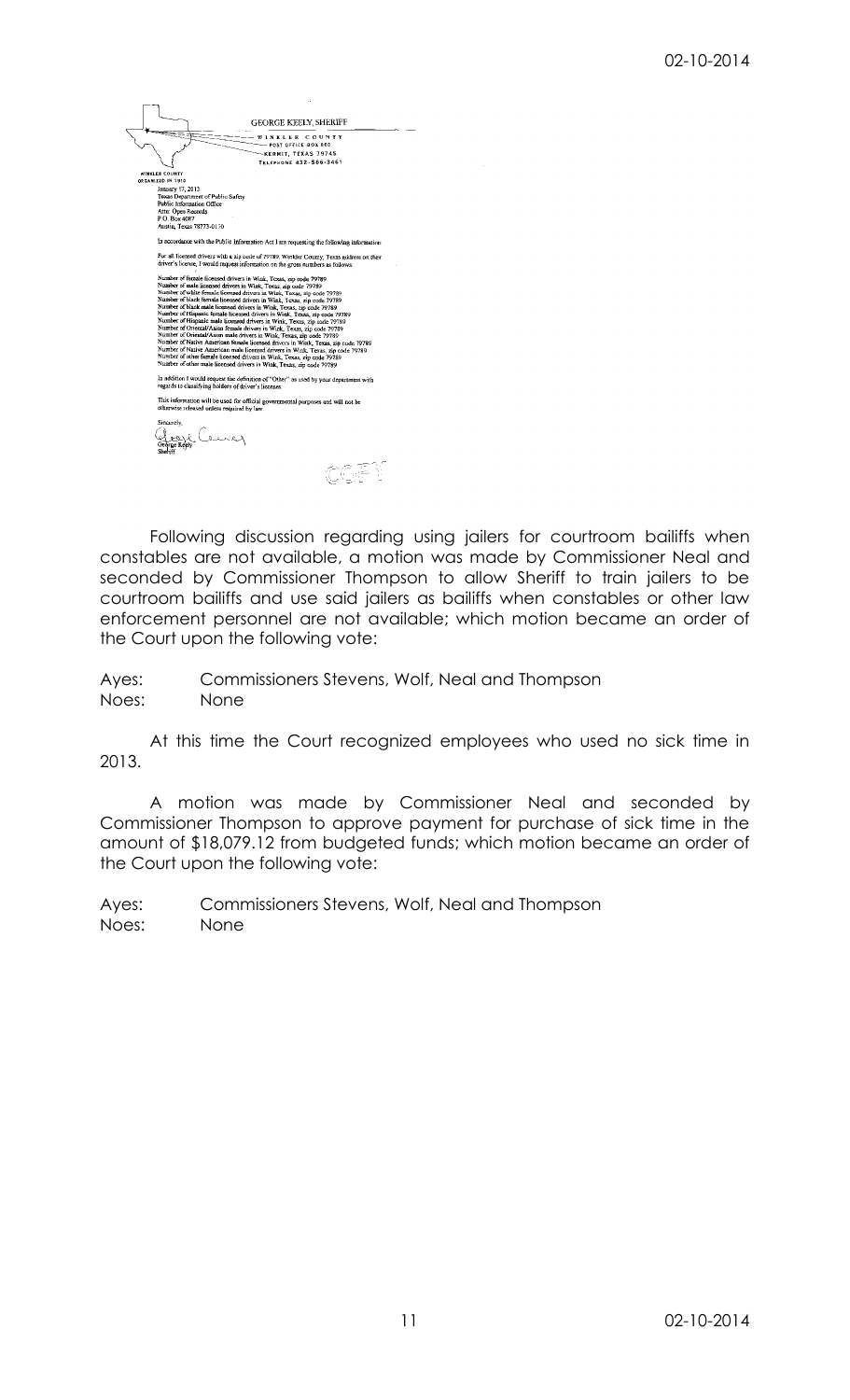| Employees Eligible<br>for Sick Buy Back<br>2/12/2014 |            | # hours<br>eligible to<br>sell from | Hourly<br>Wage |    | <b>Total Wages</b> |
|------------------------------------------------------|------------|-------------------------------------|----------------|----|--------------------|
|                                                      |            | 2013                                |                |    |                    |
| Johnny Armendariz                                    | 10-404-011 | 80                                  | 20.35          | \$ | 1,628.00           |
| <b>Christine Cartwright</b>                          | 10-404-023 | 24                                  | 17.77          | S  | 426.48             |
| <b>Sammie Cates</b>                                  | 10-213-020 | 40                                  | 16.14          | \$ | 645.60             |
| <b>Monty Egger</b>                                   | 10-404-023 | 40                                  | 21.20          | \$ | 848.00             |
| <b>James Everett</b>                                 | 10-236-010 | 80                                  | 22.65          | \$ | 1.812.00           |
| <b>Carl Garrett</b>                                  | 10-404-011 | 24                                  | 19.72          | \$ | 473.28             |
| <b>Anthony Glover</b>                                | 10-404-023 | 72                                  | 18.06          | \$ | 1.300.32           |
| <b>Tiffany Holley</b>                                | 10-236-010 | 24                                  | 19.40          | \$ | 465.60             |
| Cheryl Johnson                                       | 10-404-023 | 24                                  | 18.48          | \$ | 443.52             |
| Rodney LaLonde                                       | 10-209-020 | 24                                  | 15.14          | \$ | 363.36             |
| Raul Lara                                            | 10-203-044 | 24                                  | 15.51          | S  | 372.24             |
| <b>John Leavitt</b>                                  | 10-213-011 | 24                                  | 20.81          | \$ | 499.44             |
| <b>Johnny Martinez</b>                               | 10-404-023 | 24                                  | 17.77          | \$ | 426.48             |
| Darin Mitchell                                       | 10-404-017 | 24                                  | 21.58          | \$ | 517.92             |
| Dixie Randolph                                       | 10-409-020 | 24                                  | 14.92          | \$ | 358.08             |
| <b>Walter Roberts</b>                                | 10-209-010 | 80                                  | 17.23          | \$ | 1.378.40           |
| Sandra Shepard                                       | 10-236-010 | 80                                  | 19.88          | \$ | 1.590.40           |
| Vida Simpson                                         | 10-403-020 | 24                                  | 18.41          | \$ | 441.84             |
| <b>Brian Spaulding</b>                               | 10-404-023 | 24                                  | 16.72          | S  | 401.28             |
| Mark Terry                                           | 10-234-010 | 24                                  | 21.74          | \$ | 521.76             |
| <b>Renee Treadwell</b>                               | 10-202-020 | 80                                  | 18.41          | S  | 1,472.80           |
| Pete Velasquez                                       | 10-203-011 | 80                                  | 17.23          | \$ | 1,378.40           |
| <b>Blane Wolf</b>                                    | 10-236-010 | 24                                  | 13.08          | \$ | 313.92             |
|                                                      |            |                                     |                | \$ | 18,079.12          |

A motion was made by Commissioner Neal and seconded by Commissioner Stevens to replace Patti Franks, former County Tax Assessor-Collector, with Minerva Soltero, County Tax Assessor-Collector and replace Minerva Soltero, former Chief Deputy Tax Assessor-Collector, with Paula Holder, Chief Deputy Tax Assessor-Collector on signature cards at West Texas State Bank effective February 01, 2014; which motion became an order of the Court upon the following vote:

Ayes: Commissioners Stevens, Wolf, Neal and Thompson Noes: None

A motion was made by Commissioner Neal and seconded by Commissioner Thompson to approve the following changes to salary schedule for employees in Tax Assessor-Collector office effective 02-01-2014: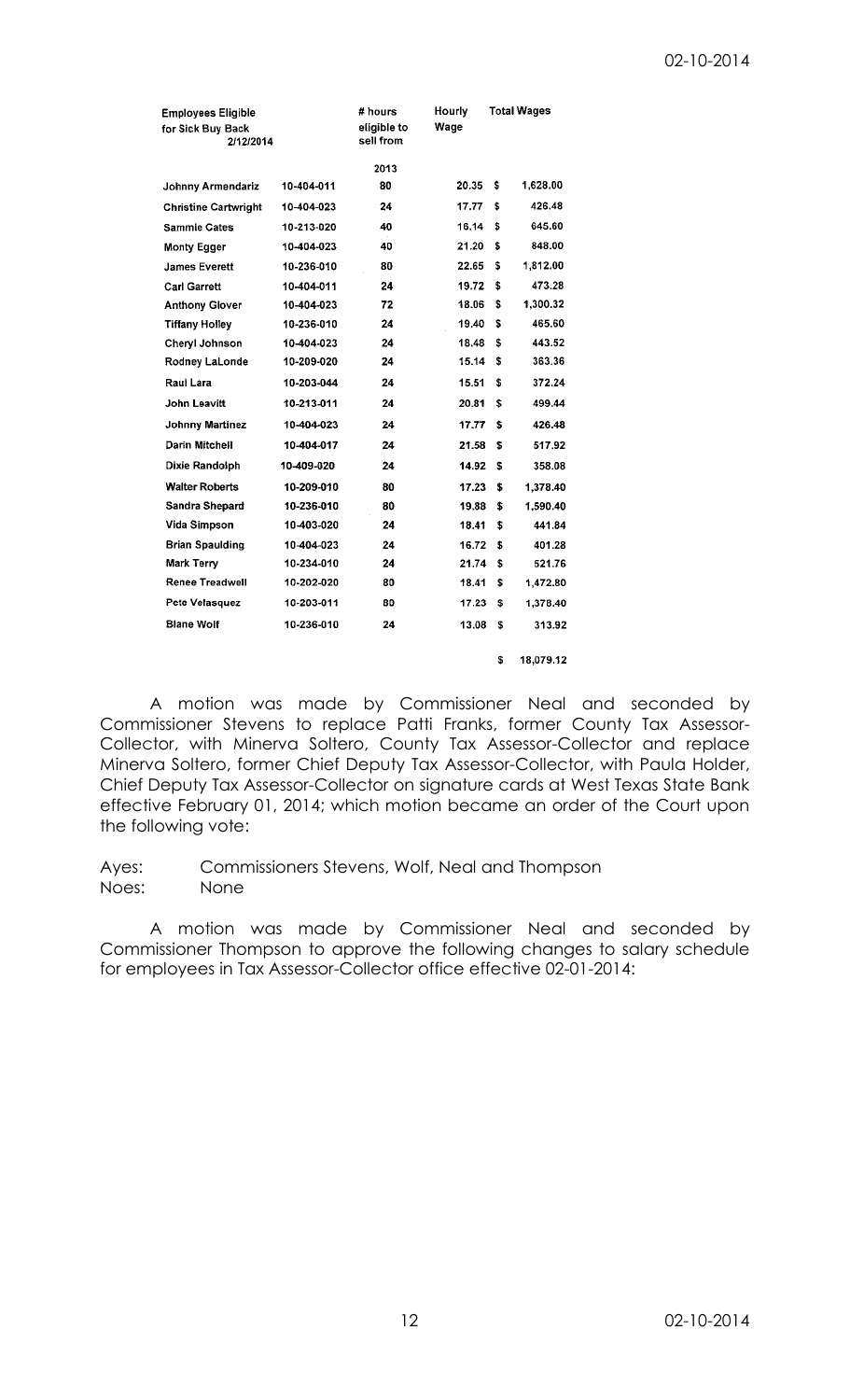# WINKLER COUNTY, TEXAS<br>MAXIMUM SALARIES AND ALLOWANCES<br>APPROVED APPROVED

|                                               | Service In Position | Amount<br>Budgeted<br>Per Emp. |    | <b>Hourly/Monthly</b><br>Salary |                    |
|-----------------------------------------------|---------------------|--------------------------------|----|---------------------------------|--------------------|
| <b>AGRICULTURE DEPT</b>                       |                     |                                |    |                                 |                    |
| Agriculture Agent                             |                     | $$12,130$ S                    |    |                                 | 1.010.83 per month |
| Clerk                                         | 0-24 Months         |                                |    |                                 |                    |
|                                               | 25-48 Months        | \$25,523                       | 5  |                                 | 12.27 per hour     |
|                                               | $49 +$ Months       | 525.772                        | \$ |                                 | 12.39 per hour     |
|                                               |                     | \$26,209 \$                    |    |                                 | 12 60 per hour     |
| Courthouse Officials and Employees<br>Auditor |                     |                                |    |                                 |                    |
|                                               |                     | \$59.207                       | \$ |                                 | 4.933.92 per month |
| Salary Supplement-Hospital                    |                     | \$6.000                        | \$ |                                 | 500 00 per month   |
| Commissioners (4)                             |                     | \$54.193                       | s  |                                 | 4.516.08 per month |
| County Attorney                               |                     | \$54.193                       | 1  |                                 | 4.516.08 per month |
| State Supplement-County Attorney              |                     | \$31,250                       | \$ |                                 | 2.604 16 per month |
| County Clerk                                  |                     | \$54,193                       | s  |                                 | 4.516.08 per month |
| County Judge                                  |                     | \$55,135                       | s  |                                 | 4.594.58 per month |
| Co Judge-Juvenile Board                       |                     | \$1,200                        | Ŧ. |                                 | 100.00 per month   |
| State Supplement-County Judge                 |                     | \$15,000                       | \$ |                                 | 1 250 00 per month |
| Tax Assessor/Collector                        |                     | \$54,193                       | s  |                                 | 4.516.06 per month |
| Treasurer                                     |                     | \$54.193                       | s  |                                 | 4.516.08 per month |
| <b>District Clierk</b>                        |                     | \$54.193 \$                    |    |                                 | 4.516.08 per month |
| Hospital Liason                               | 0-24 Months         | \$49,847                       | 2  |                                 | 4.153 92 per month |
|                                               | 25-48 Months        | \$50.271                       | s  |                                 | 4.189.25 per month |
|                                               | 49+ Months          | \$51 128                       | \$ |                                 | 4.260.67 per month |
|                                               |                     |                                |    |                                 |                    |
| Chief Deputy/First Assistants (7)             | 0-24 Months         | \$37,420                       | s  |                                 | 17.99 per hour     |
|                                               | 24-48 Months        | \$37.670                       | s  |                                 | 18.11 per hour     |
|                                               | 49+ Months          | \$38 293 S                     |    |                                 | 18.41 per hour     |
| Chref Deputy Treasurer (1)                    |                     | \$636 \$                       |    |                                 | 53.00 per month    |

| Winkler County                         |                             |                            |                       | Page 2         |
|----------------------------------------|-----------------------------|----------------------------|-----------------------|----------------|
| Safaries and Allowances 2014           |                             | Amount                     |                       |                |
|                                        |                             | <b>Budgeted</b>            | <b>Hourly/Monthly</b> |                |
|                                        | Service In Postion          | Per Emo.                   | Salary                |                |
| Courthouse-Con't                       |                             |                            |                       |                |
| Deputy Clerks (6)                      | 0-24 Months                 |                            |                       |                |
|                                        | 25-48 Months                | \$30,327 \$<br>\$30,598 \$ |                       | 14.58 per hour |
|                                        | 49+ Months                  |                            |                       | 14.71 per hour |
|                                        |                             | \$31,035 \$                |                       | 14 92 per hour |
| Courthouse Yard/                       | 0-24 Months                 | \$34,467 S                 |                       | 16 57 per hour |
| Supervisor                             | 25-48 Months                | \$35,007 \$                |                       | 16.83 per hour |
|                                        | 49+ Months                  | \$35,839 \$                |                       | 17.23 per hour |
|                                        |                             |                            |                       |                |
| Courthouse Labor (1)                   | 0-24 Months                 | \$31014 \$                 |                       | 14 91 per hour |
|                                        | 25-48 Months                | \$31,492 \$                |                       | 15 14 per hour |
|                                        | 49+ Months                  | \$32,262 \$                |                       | 15.51 per hour |
|                                        |                             |                            |                       |                |
| Janitors-Part Time (2) 16 Hrs per week |                             | \$9951.5                   |                       | 1196 per hour  |
| Community Center                       |                             |                            |                       |                |
| Janitor (1) 15 Hrs per week            |                             | \$9.329 \$                 |                       | 11.96 per hour |
| Swimming Pools                         |                             |                            |                       |                |
| Kermit                                 |                             | \$27 500                   |                       |                |
| Wink                                   |                             | \$15,000                   |                       |                |
| Supervisors                            |                             |                            | s                     | 12:00 per hour |
|                                        |                             |                            |                       |                |
| Lifeguards                             |                             |                            | Ś                     | 1000 per hour  |
| Certified Pool Operator                |                             |                            |                       |                |
| Kermit/Wrnk Parks                      |                             |                            | s                     | 15 00 per hour |
| Supervisors (1/1)                      |                             |                            |                       |                |
|                                        | 0-24 Months<br>25-48 Months | \$34,467 \$                |                       | 16.57 per hour |
|                                        |                             | 535,007 \$                 |                       | 16.83 per hour |
|                                        | 49+ Months                  | \$35,839 \$                |                       | 17.23 per hour |
| Laborers (3/2)                         | 0-24 Months                 | 531 014 \$                 |                       | 14.91 per hour |
|                                        | 25-48 Months                | \$31.492 \$                |                       | 15.14 per hour |
|                                        | 49+ Months                  | \$32,262 \$                |                       | 15.51 per hour |
|                                        |                             |                            |                       |                |
| Labor-Part Time (2/1)                  |                             | \$10,600                   |                       |                |
| First Year                             |                             |                            | s                     | 8.00 per hour  |
| Experienced                            |                             |                            | ś                     | 900 per hour   |
| Recreation Center                      |                             |                            |                       |                |

| <b>Winkler County</b>                |                             |             |    |                | Pape 3                |
|--------------------------------------|-----------------------------|-------------|----|----------------|-----------------------|
| Salaries and Allowances 2014         |                             | Amount      |    |                |                       |
|                                      |                             | Budgeted    |    | Hourly/Monthly |                       |
|                                      | Service in Postion          | Per Emp.    |    | Salary         |                       |
| Golf Course Cont                     |                             |             |    |                |                       |
| Golf Course                          |                             |             |    |                |                       |
| Greenskeeper                         |                             | \$43 287 S  |    |                | 20.81 per hour        |
|                                      |                             |             |    |                |                       |
| Golf Course Assistant (1)            | 8-24 Months                 | 532 303     | s  |                | 15.53 per hour        |
|                                      | 25-48 Months                | \$32,803    | s  |                | 1577 per hour         |
|                                      | 49+ Months                  | \$33 572    | 5  |                | 16 14 per hour        |
| Golf Course Labor (1)                |                             |             |    |                |                       |
|                                      | 0-24 Months<br>25-48 Months | \$31.014 \$ |    |                | 14.91 per hour        |
|                                      |                             | 531.492     | ŝ  |                | 15 14 per hour        |
|                                      | 49+ Months                  | \$32,262    | s  |                | 15 51 per hour        |
| Libraries                            |                             |             |    |                |                       |
| Librarian-Kermit                     | 0-24 Months                 | \$34.883    | 5  |                | 16 77 per hour        |
|                                      | 25 48 Months                | \$35.132    | s  |                | 16 89 per hour        |
|                                      | 49+ Months                  | \$35,694    | s  |                | 17.18 per hour        |
| Asst Librarian-Kermit                | 0-24 Months                 | \$27,457    | Ś  |                |                       |
|                                      | 25-48 Months                | \$28 081    | ś  |                | 13.20 per hour        |
|                                      | 49+ Months                  | \$28.455 \$ |    |                | 13.50 per hour        |
|                                      |                             |             |    |                | 13.68 per hour        |
| Asst Librarian-Wink (25 hr per week) | 0-24 Months                 | \$17.021    | ś  |                | 13.09 per hour        |
|                                      | 25-48 Months                | \$17,372    | s  |                | 13.36 per hour        |
|                                      | 49+ Months                  | \$17,606 \$ |    |                | 13.54 per hour        |
| Health & Welfare                     |                             |             |    |                |                       |
| County Health Officien               |                             | \$3.498     | -S |                | 291 50 per month      |
| Veterans Officer                     |                             |             |    |                |                       |
|                                      |                             | \$2 184     | s  |                | 182.00 per month      |
| Emergency Management                 | 0-24 Months                 | \$37,420    | s  |                | 17 99 per hour        |
| Coordinator                          | 25-48 Months                | \$37.67C    | s  |                | 16 11 per hour        |
|                                      | 49+ Months                  | \$38 294    | s  |                | 16 41 per hour        |
| Adult & Juvenile Probation           |                             |             |    |                |                       |
| Chief Adult Officer-*Grant           |                             | \$6,874 S   |    |                | 264 38 per pay period |
|                                      |                             |             |    |                |                       |
| Adult Probation Officer-"Grant (2)   |                             | \$35.125    | s  |                | 16.69 per hour        |
| County Side not paid by grant (2)    | 0 24 Months                 | \$4,875     | s  |                | 2.34 per hour         |
|                                      | 25-48 Months                | \$4,990     | s  |                | 2.40 per hour         |
|                                      | 49+ Months                  | \$5.153 \$  |    |                | 2.48 per hour         |
|                                      |                             |             |    |                |                       |
| Adult Probation Clerk-"Grant         |                             | \$26,790    | ŝ  |                | 12.68 per hour        |
|                                      | 0-24 Months                 | \$10.629    | s  |                | 511 per hour          |
|                                      | 25-48 Months                | 510.879     | ŝ  |                | 523 per hour          |
|                                      | 49+ Months                  | \$11.503    | s  |                | 5.53 per hour         |
|                                      |                             |             |    |                |                       |

| Salaries and Allowances 2014               |                    |                 |    |                |                         |
|--------------------------------------------|--------------------|-----------------|----|----------------|-------------------------|
|                                            |                    | Amount          |    |                |                         |
|                                            | Service in Postion | <b>Budgeted</b> |    | Hourly/Monthly |                         |
|                                            |                    | Per Emp.        |    | Salary         |                         |
| Adult & Juvenille Probation-Con't          |                    |                 |    |                |                         |
| Adult Probation Secretary-"Grant           |                    | \$16,640 \$     |    |                | 8.00 per hour           |
|                                            | 0-24 Manthe        | $$11,773$ \$    |    |                | 5.66 per hour           |
|                                            | 25-48 Months       | \$11,836        | s. |                | 5.69 per hour           |
|                                            | 49+ Months         | \$11.877 \$     |    |                | 5.71 per hour           |
| Chief Juvenile Officer-**Grant-State Aid   |                    |                 |    |                |                         |
| County                                     | 0-24 Months        | \$24.825 \$     |    |                | 954.81 per pay period   |
|                                            |                    | \$33,301 5      |    |                | 1,280.80 per pay period |
|                                            | 25-48 Months       | \$33.511 S      |    |                | 1,288.88 per pay pengd  |
|                                            | 49+ Months         | \$34,000 S      |    |                | 1,307.69 per pay pencd  |
| District Court                             |                    |                 |    |                |                         |
| District Judge                             |                    | \$3,800 \$      |    |                | 316.66 per month        |
| Dist Judge, Juvenile Board                 |                    | \$1,200 \$      |    |                | 100.00 per month        |
| Bailtf                                     |                    | \$1.500 \$      |    |                | 35.00 per day           |
| Professional Prosecuting District Attorney |                    |                 |    |                |                         |
| District Attorney                          |                    |                 |    |                |                         |
|                                            |                    | $$12.447$ \$    |    |                | 1.037.25 per month      |
| Legal Assistant/CVC Coordinator            | 0-24 Months        | \$37,420 \$     |    |                | 17.99 per hour          |
|                                            | 25-46 Months       | \$37,670 \$     |    |                | 18.11 per hour          |
|                                            | 49+ Months         | \$38.293 5      |    |                | 18.41 per hour          |
| Salary Receptionist (40 hrs per wk)        |                    | \$24.087 \$     |    |                | 11.58 per hour          |
| County Attorney                            |                    |                 |    |                |                         |
| Hot Check Clerk (15 hrs per wik)           |                    | \$9,033 \$      |    |                | 11.58 per hour          |
|                                            |                    |                 |    |                |                         |
| Receptionist (25 hrs per wk)               |                    | \$15.054 \$     |    |                | 1158 per hour           |
| Airport                                    |                    |                 |    |                |                         |
| General Labor (17 hr wk)                   |                    | 510 043 5       |    |                | 11.35 per hour          |
| Senior Citizens Center/Meals Program       |                    |                 |    |                |                         |
| Director                                   | 0-24 Months        | \$27.457 \$     |    |                | 13.20 per hour          |
|                                            | 25-48 Manths       | \$28,081        | s  |                | 13.50 per hour          |
|                                            | 49+ Months         | \$28,455 \$     |    |                | 13.68 per hour.         |
|                                            |                    |                 |    |                |                         |
| Meal Program Director                      | 0-24 Months        | 52.87:5         |    |                | 1.38 oer hour           |
|                                            | 25-4B Months       | $$2.954$ \$     |    |                | 142 per hour            |
|                                            | 49+ Months         | \$3,016 \$      |    |                | 145 per hour            |
| Meal Program Aide-25 hrs per wk            |                    | \$14,148 \$     |    |                | 10.54 per hour          |
|                                            |                    |                 |    |                |                         |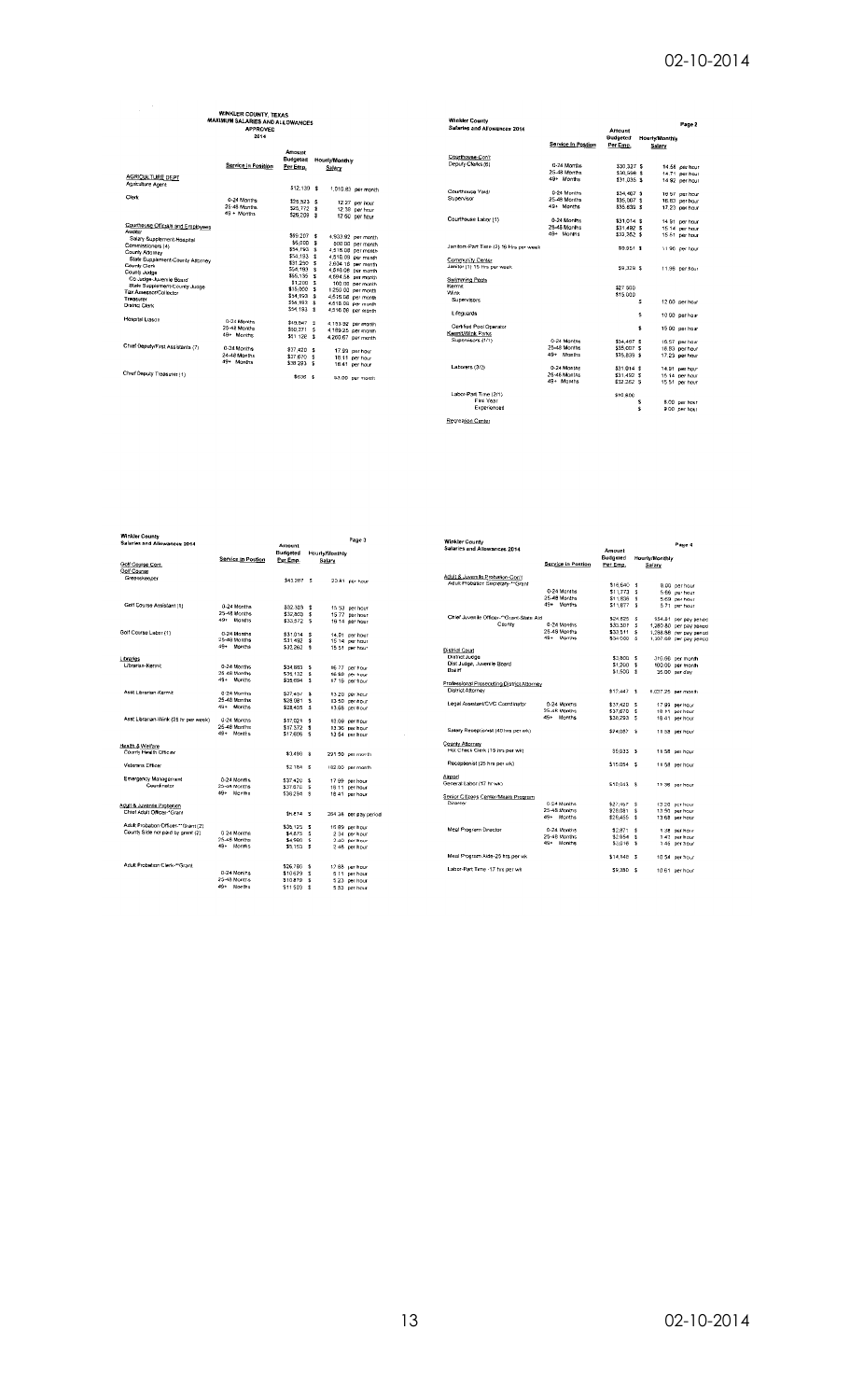| Winkler County               |                    |                   |   |                       |                |                                                                                        |                    |              |                       |                     |
|------------------------------|--------------------|-------------------|---|-----------------------|----------------|----------------------------------------------------------------------------------------|--------------------|--------------|-----------------------|---------------------|
| Salaries and Aflowances 2014 |                    |                   |   |                       | Page 5         | Winkler County                                                                         |                    |              |                       |                     |
|                              |                    | Amount            |   |                       |                | Salaries and Allowances 2014                                                           |                    |              |                       | Page 6              |
|                              |                    | Budgeted          |   | <b>Hourly/Monthly</b> |                |                                                                                        |                    | Amount       |                       |                     |
|                              | Service in Postion | Per Emp.          |   | Salary                |                |                                                                                        |                    | Budgeted     | <b>Hourty/Monthly</b> |                     |
| Maintenance Engineer         |                    |                   |   |                       |                |                                                                                        | Service in Postion | Per Emp      | Salary                |                     |
| Engineer                     | 0-24 Months        | \$44,846 \$       |   |                       | 21.56 per hour | Sheriff Department                                                                     |                    |              |                       |                     |
|                              | 25-48 Months       | \$45,220 S        |   |                       | 21.74 per hour | Sheriff                                                                                |                    | \$55,135 \$  |                       | 4,594 58 per month  |
|                              | 49+ Months         | \$45.948 \$       |   |                       | 22.09 per hour |                                                                                        |                    |              |                       |                     |
|                              |                    |                   |   |                       |                | Sheriff-Salary Supplement                                                              |                    |              |                       |                     |
| Emergency Ambulance Service  |                    |                   |   |                       |                | Jail Food                                                                              |                    |              |                       |                     |
| Supervisor                   | 0-24 Months        |                   |   |                       |                |                                                                                        |                    | \$24,000 \$  |                       | 2,000.00 per month  |
|                              |                    | \$45.927 \$       |   |                       | 22.06 per hour | Chief Deputy*                                                                          |                    |              |                       |                     |
|                              | 25-48 Months       | \$46,322 S        |   |                       | 22.27 per hour |                                                                                        | 0-24 Months        | \$44,804 S   |                       | 21.54 per hour      |
|                              | 49+ Months         | \$47,112 \$       |   |                       | 22.65 per hour |                                                                                        | 25-48 Months       | \$45,158 \$  |                       | 21.71 per hour      |
|                              |                    |                   |   |                       |                |                                                                                        | 49 Months          | \$45,886 \$  |                       | 22.06 per hour      |
| <b>Office Assistant</b>      |                    | 16 hrs per wee \$ |   |                       | 14.13 per hour |                                                                                        |                    |              |                       |                     |
|                              |                    |                   |   |                       |                | Chief Investigator                                                                     | 0-24 Months        | \$44,534 \$  |                       | 21.41 per hour      |
| <b>EMT Basic</b>             | 0-24 Manchs        | \$27 207 \$       |   |                       | 13.08 per hour |                                                                                        | 25-48 Months       | \$44,887 \$  |                       | 21.58 per hour      |
|                              | 25-48 Months       | \$27.727 \$       |   |                       |                |                                                                                        | 49+ Months         | $$45,511$ \$ |                       |                     |
|                              | 49+ Months         | \$28,050 \$       |   |                       | 13.33 per hour |                                                                                        |                    |              |                       | 2188 per hour       |
|                              |                    |                   |   |                       | 13 49 per hour | Deputies-                                                                              |                    |              |                       |                     |
| EMT-Intermediate             |                    |                   |   |                       |                | Field Deputies (4)*                                                                    |                    |              |                       |                     |
|                              | 0-24 Months        | $$33,447$ \$      |   |                       | 16.08 per hour |                                                                                        | 0-24 Months        | \$39750 S    |                       | 19 11 per hour      |
|                              | 25-48 Months       | $$34,133$ \$      |   |                       | 16.41 per hour | Deputy/Jailer (1)*                                                                     | 25-46 Months       | \$41,019 \$  |                       | 19.72 per hour      |
|                              | 49+ Months         | \$34,695 \$       |   |                       | 16.68 per hour |                                                                                        | 49+ Months         | \$42,329 \$  |                       | 20.35 per hour      |
|                              |                    |                   |   |                       |                |                                                                                        |                    |              |                       |                     |
| Paramedic                    | 0-24 Months        | \$39,687 \$       |   |                       | 19.08 per hour | K9 Officier                                                                            |                    | \$5,000 \$   |                       | 192.30 per pay peri |
|                              | 25-48 Months       | \$40,352 \$       |   |                       | 19.40 per hour |                                                                                        |                    |              |                       |                     |
| "No Holidays paid to EMS     | 49+ Months         | \$41,351 \$       |   |                       | 1988 per hour  |                                                                                        |                    |              |                       |                     |
|                              |                    |                   |   |                       |                | Jail Administrator                                                                     | 0-24 Months        | $$42.329$ \$ |                       | 20.35 per hour      |
|                              |                    |                   |   |                       |                |                                                                                        | 25-48 Months       | 543.057 \$   |                       | 20.70 per hour      |
| Road & Bridge-Maintenance    |                    |                   |   |                       |                |                                                                                        | 49+ Months         | \$44 097 \$  |                       | 21.20 per hour      |
| Foreman/Equip Operator (2)   | 0-24 Months        | \$38,190 \$       |   |                       |                |                                                                                        |                    |              |                       |                     |
|                              | 25-48 Months       | \$38,481 \$       |   |                       | 18.36 per hour | Jail Shift Supervisors (6)                                                             | 0-24 Months        | \$36,963 \$  |                       |                     |
|                              | 49+ Months         |                   |   |                       | 18.50 per hour |                                                                                        | 25-48 Months       |              |                       | 17.77 per hour      |
|                              |                    | \$39,084 \$       |   |                       | 1879 per hour  |                                                                                        |                    | \$37.568 \$  |                       | 18 06 per hour      |
|                              |                    |                   |   |                       |                |                                                                                        | 49+ Months         | \$38,439 \$  |                       | 16 48 per hour      |
|                              | 0-24 Months        | \$32.262 \$       |   |                       | 15.51 per hour |                                                                                        |                    |              |                       |                     |
|                              | 25-48 Months       | \$32.491 \$       |   |                       | 15 62 per hour | Jailers (10)                                                                           | 0-24 Months        | \$34.259 S   |                       | 16.47 per hour      |
|                              | 49+ Months         | \$33.D11 S        |   |                       | 15.87 per hour |                                                                                        | 25-48 Months       | 334.779 \$   |                       | 16.72 per hour      |
|                              |                    |                   |   |                       |                |                                                                                        | 49+ Months         | \$35,819 \$  |                       | 17.22 per hour      |
| General Labor-Area #1        |                    | \$5.625 \$        |   |                       | 10.00 per hour |                                                                                        |                    |              |                       |                     |
|                              |                    |                   |   |                       |                | Jail Cooks (3)                                                                         | 0-24 Months        | \$26.675 \$  |                       | 12.92 per hour      |
| Shop Foreman-Kermit Barn     | 0-24 Months        | \$38,189 \$       |   |                       | 18.36 per hour |                                                                                        | 25-48 Months       | \$27,062 \$  |                       | 13 01 per hour      |
|                              | 25-48 Months       | \$38,48.5         |   |                       | 18.50 per hour |                                                                                        | 49+ Months         | \$27457 \$   |                       | 13.20 per hour      |
|                              | 49+ Months         | \$39,084 \$       |   |                       | 18.79 per hour |                                                                                        |                    |              |                       |                     |
|                              |                    |                   |   |                       |                | Jail Cooks-Temporary                                                                   | 811 hrs per yr     | \$10,00B \$  |                       |                     |
| Shop Labor-Kermit Barn       | 0-24 Months        | \$31 313 \$       |   |                       |                |                                                                                        |                    |              |                       | 12 34 per hour      |
|                              |                    |                   |   |                       | 14.91 per hour | Jail Nurse                                                                             |                    |              |                       |                     |
|                              | 25 48 Months       | \$31492 S         |   |                       | 15 14 per hour |                                                                                        | 407 hrs per yr     | \$8,906 \$   |                       | 21.88 per hour      |
|                              | 49+ Months         | \$32,262 \$       |   |                       | 15.51 per hour |                                                                                        |                    |              |                       |                     |
|                              |                    |                   |   |                       |                | *Salaries do not include law enforcoment longevity pay of \$20.00 month for every year |                    |              |                       |                     |
| Shop Labor-Part-Time (2)     |                    | \$7,200           |   |                       |                | of service.                                                                            |                    |              |                       |                     |
| First Year                   |                    |                   | s |                       | 8.00 per hour  | Justice Courts and Constables                                                          |                    |              |                       |                     |
| Experienced                  |                    |                   | s |                       | 9.00 per hour  | Justice of Peace #1                                                                    |                    | \$33,900 \$  | 2.825.00 per month    |                     |
|                              |                    |                   |   |                       |                | Justice of Peace #1 Receptionist                                                       | 25 hrs per week    | \$14,300 \$  |                       | 11.00 per hour      |
|                              |                    |                   |   |                       |                | Justice of Peace #2                                                                    |                    | \$33,900 \$  | 2.825.00 per month    |                     |
|                              |                    |                   |   |                       |                | Constable Precinct #1                                                                  |                    | \$10.358 \$  |                       | 863 17 per month    |
|                              |                    |                   |   |                       |                | Constable Precinct #2                                                                  |                    | \$10.358 \$  |                       | 863 17 per month    |
|                              |                    |                   |   |                       |                |                                                                                        |                    |              |                       |                     |
|                              |                    |                   |   |                       |                |                                                                                        |                    |              |                       |                     |
|                              |                    |                   |   |                       |                |                                                                                        |                    |              |                       |                     |
| Winkler County               |                    |                   |   |                       | Page 7         |                                                                                        |                    |              |                       |                     |
| Salaries and Allowances 2014 |                    | Amount            |   |                       |                |                                                                                        |                    |              |                       |                     |
|                              |                    | Budgeted          |   | Hourly/Monthly        |                |                                                                                        |                    |              |                       |                     |
|                              | Service in Postion | Per Emp.          |   | Salary                |                |                                                                                        |                    |              |                       |                     |

Other<br>Vacation Clerks  $$725 per hour$ Longewiy is paid to employees after one year of service at the rate of \$20.00 per month per year of service Longewly is paid to elected officials after the first year in office at the rate of \$20.00 per month por year

Each employee will receive a \$400.00 Cost of Living Adjustment paid in January 2014

Ammended 2-10-14

which motion became an order of the Court upon the following vote:

Ayes: Commissioners Stevens, Wolf, Neal and Thompson Noes: None

A motion was made by Commissioner Neal and seconded by Commissioner Thompson to approve hiring one (1) part-time employee for Kermit water park; which motion became an order of the Court upon the following vote:

Ayes: Commissioners Stevens, Wolf, Neal and Thompson Noes: None

A motion was made by Commissioner Neal and seconded by Commissioner Thompson to approve request of Wink Volunteer Fire Department for funds in the amount of \$6,655.15 to rig out donated 2005 Chevrolet Silverado pickup with \$4,280.60 to come from Shell Oil Grant and \$2,374.55 from budgeted funds to be reimbursed by Wink Volunteer Fire Department; which motion became an order of the Court upon the following vote:

Ayes: Commissioners Stevens, Wolf, Neal and Thompson Noes: None

A motion was made by Commissioner Neal and seconded by Commissioner Thompson to rescind selection of Aquatic Recreational Specialties, L.P. as qualified design/build contractor and authorization of predesign scope of work evaluation for Area I Park improvements and after receiving specifications, authorize the County Auditor to advertise for bids for Phase V of construction improvements to County Park in Kermit consisting of: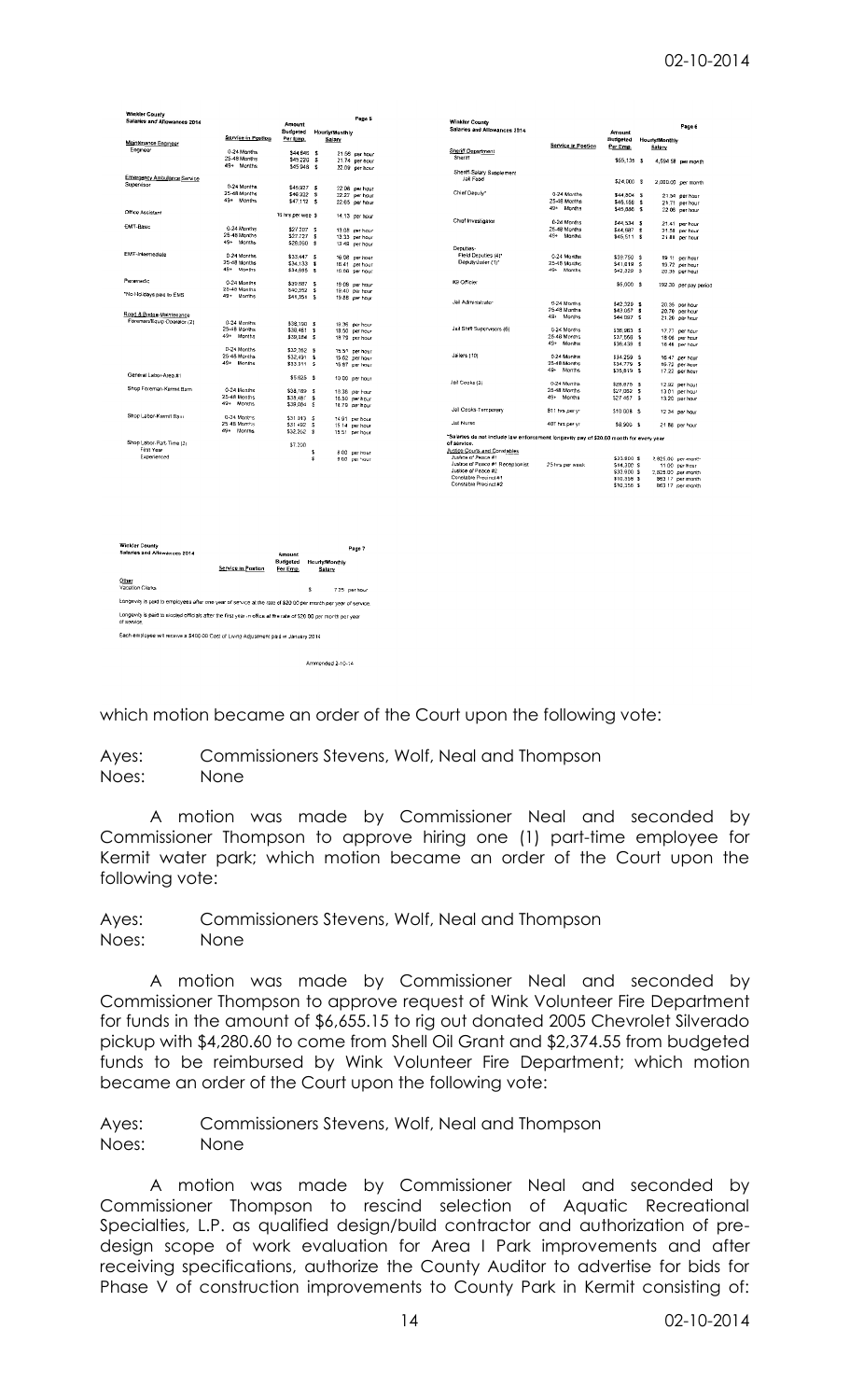electrical, demolition, dirt work, ball field lighting, irrigation and sod ; said bids to be received until 10:00 o'clock A.M. on Monday, March 10, 2014, with the Commissioners' Court reserving the right to reject any and all bids; which motion became an order of the Court upon the following vote:

Ayes: Commissioners Stevens, Wolf, Neal and Thompson Noes: None

**REQUEST FOR BID** 

The Winkler County Commissioners' Court will accept sealed bids for<br>Phase V construction improvements to the County Park in Kermit<br>constsing of electrical, demolition, dirt work and lighting for 4 ball<br>fields. Bids will b

2-20-2014 & 2-27-2014<br>Winkler County News

.<br>Scope of Work to Include:

Survey Work: Site survey and stakeout will be performed by professional surveyor. Engineering su

Plans & Permits: Contractor shall provide Civil Site Plan, Engineering Plans, Landscape Archivest Plans<br>pre and post demolition, Electrical Demolition Plans as needed and any and all shop dravings.<br>Contractor shall provide

Preconstruction & Lavout: Contractor shall perform site layout and pre-construction inspection prior to demolition. Contractor shall provide construction factors demolition.

**L'ellity** Location: Millettric, pas, water, sever, and other services lines should be shut off, eapped, or<br>otherwise controlled, at or outside the building before derivation work is started. In each case, any util<br>correla

**Demultion of Existing Structures:** Per Engineer approved site plan, demulish two estisting ball fields including team of the moval energy of planetic production of the production of the prior of the prior of the prior of

**Electrical:** Contractor shall contact TNMP for coordination of electrical demokration and removal of TNMP power lines as needed and for coordination of metallical complete removal and hast off excellent and the coordinat

power county wen must intention prover at all times.<br> **Delivery** Fill Dirt, **Youthout Schware and Constant Constant Constant Constant Constant Of the Constant of the Off Udst, installation, compaction, watering and rollin** 

**WINKLER COUNTY KERMIT PARK BALL FIELDS REQUIREMENTS** 

Construction to be performed in accordance with:<br>International Building Code<br>American National Standards Institute (ANSI): Natery Requirements for Demolition<br>Operations<br>National Electrical Code itions<br>nal Electrical Code<br>actor Health and Safety Plan THE FOLLOWING MOST BE INCLUDED IN THE BID SUBMITTED:<br>Bidder shall furnish a good and sufficient bid bond from a surely company authorized to<br>bidder shall furnish a good and sufficient bid bond from a surely company authori

**THE FOLLOWING DOCUMENTATION AND BOND MUST BE PROVIDED**<br>WITHIN TEN DATS OF THE AWARD BOND MUST BE PROVIDED.<br>The successful bidder must provide proof of general luability insurance (minimum of<br>11,000,000) and workers' comp

A motion was made by Commissioner Wolf and seconded by Commissioner Thompson to approve request of Commissioner, Precinct No. 2 and Commissioner, Precinct No. 4 to purchase fertilizer in the approximate amount of \$5,640.00, of which \$1,860.00 is for the Courthouse and \$3,780.00 is for the Wink substation, Wink Library, Wink Park and Wink Community Center, from budgeted funds; which motion became an order of the Court upon the following vote:

Ayes: Commissioners Stevens, Wolf, Neal and Thompson Noes: None

A motion was made by Commissioner Wolf and seconded by Commissioner Neal to approve payment in the amount of \$5,180.00 to Diamond A Ranch for caliche for County Road 306 from lateral road funds; which motion became an order of the Court upon the following vote:

Ayes: Commissioners Stevens, Wolf, Neal and Thompson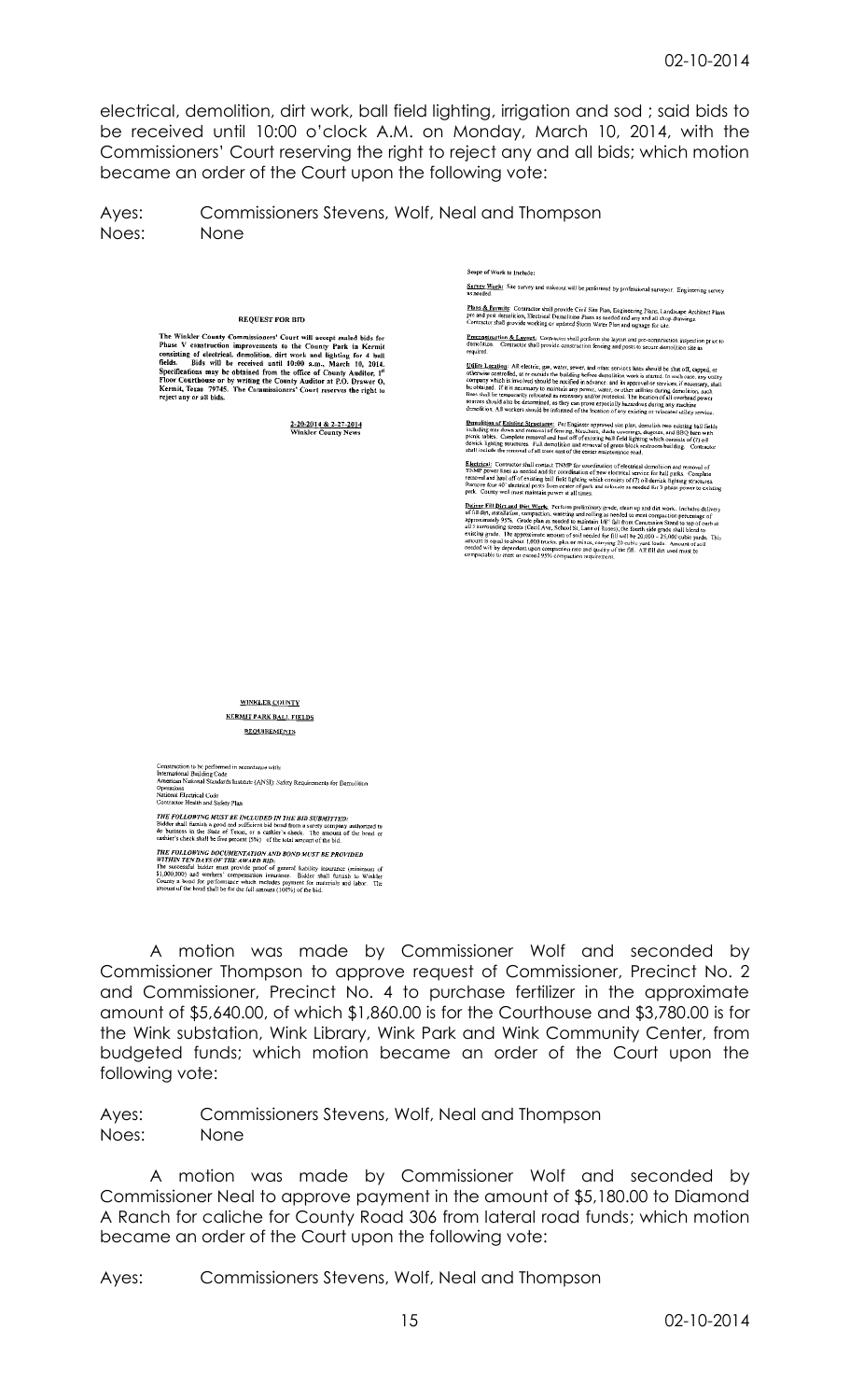Noes: None

A motion was made by Commissioner Wolf and seconded by Commissioner Stevens to approve payment in the amount of \$9,600.00 to Adlerhorst International, Inc. for Winkler County Sheriff Department's police service dog from committed capital expenditure funds and budgeted funds; which motion became an order of the Court upon the following vote:

Ayes: Commissioners Stevens, Wolf, Neal and Thompson Noes: None

A motion was made by Commissioner Thompson and seconded by Commissioner Stevens to approve payment in the amount of \$3,200.00 for repair and installation of pump on Courthouse boiler from budgeted funds; which motion became an order of the Court upon the following vote:

Ayes: Commissioners Stevens, Wolf, Neal and Thompson Noes: None

A motion was made by Commissioner Wolf and seconded by Commissioner Stevens to approve payment in the amount of \$2,130.00 to State Farm Insurance for Official Bonds for Minerva Soltero, Winkler County Tax Assessor-Collector, from budgeted funds as follows:

- 1. Official Bond in the amount of \$62,000.00 payable to Governor of the State of Texas for the term of February 01, 2014 to January 01, 2017 at a cost of \$816.00; and
- 2. Official Bond in the amount of \$100,000.00 payable to Winker County Commissioners' Court for the term of February 01, 2014 to January 01, 2017 at a cost of \$1,314.00

which motion became an order of the Court upon the following vote:

Ayes: Commissioners Stevens, Wolf, Neal and Thompson Noes: None

A motion was made by Commissioner Wolf and seconded by Commissioner Neal to approve payment in the amount of \$250.00 to State Farm Insurance from budgeted funds for the following surety bonds:

- 1. Surety bond in the amount of \$5,000.00 for Rhonda Willhelm, Winkler County Auditor, for the term of March 01, 2014 to March 01, 2015 at a cost of \$50.00;
- 2. Surety bond in the amount of \$5,000.00 for Cheryl Johnson, Winkler County Sheriff Department Shift Manager, for the term of March 01, 2014 to March 01, 2015 at a cost of \$50.00;
- 3. Surety bond in the amount of \$5,000.00 for Dana Shipley, Winkler County Adult Probation Office Clerk, for the term of March 01, 2014 to March 01, 2015 at a cost of \$50.00;
- 4. Surety bond in the amount of \$5,000.00 for Barbara Childress, Winker County Probation Office Community Supervision Officer, for the term of January 17, 2014 to January 17, 2015 at a cost of \$50.00; and
- 5. Surety bond in the amount of \$5,000.00 for Bonnie Roberts, Administrative Assistant, for the term of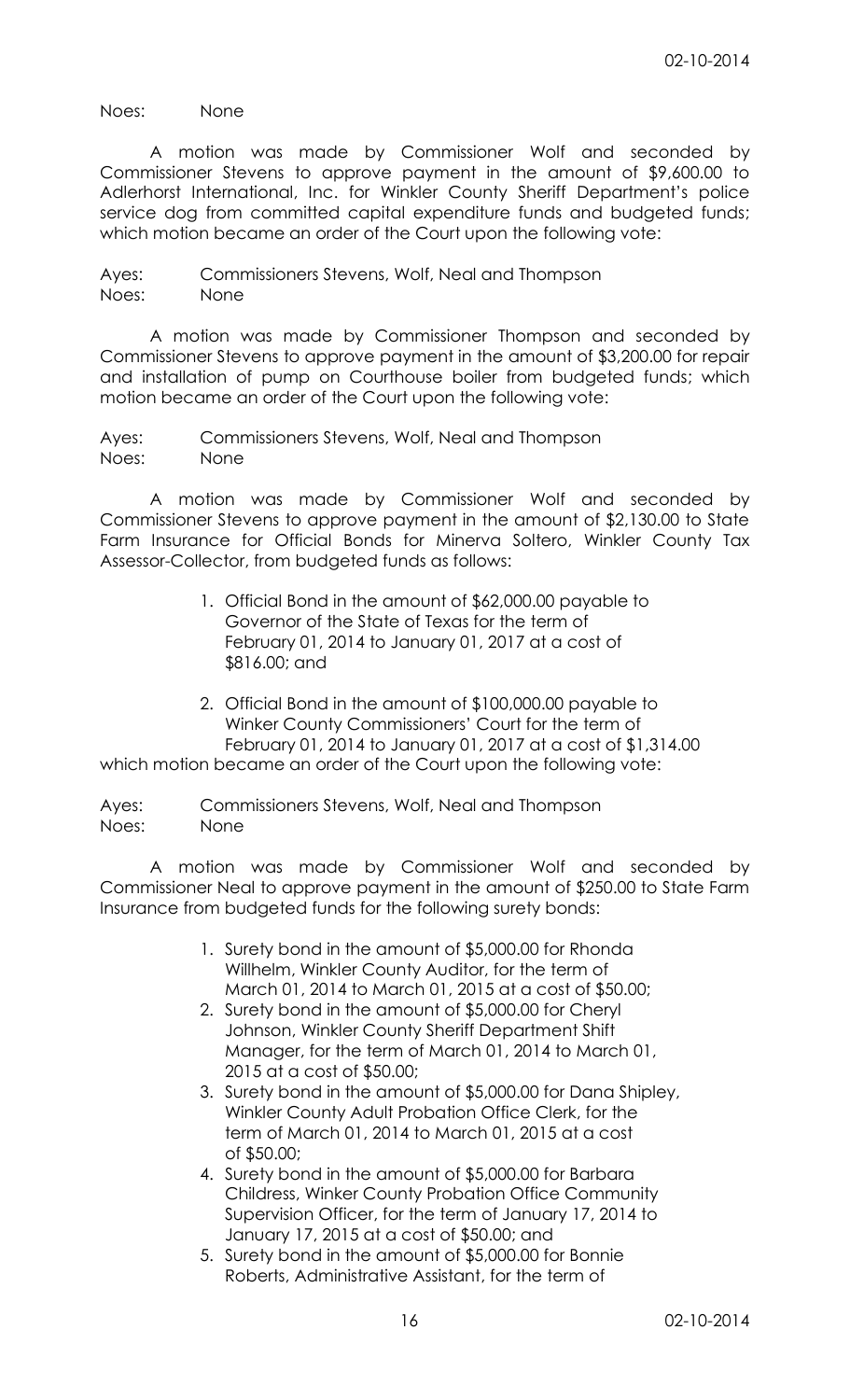April 16, 2014 to April 16, 2015 at a cost of \$50.00

which motion became an order of the Court upon the following vote:

Ayes: Commissioners Stevens, Wolf, Neal and Thompson Noes: None

There were no park project claims for the Court to consider at this time.

A motion was made by Commissioner Neal and seconded by Commissioner Stevens to approve payroll; which motion became an order of the Court upon the following vote:

Ayes: Commissioners Stevens, Wolf, Neal and Thompson Noes: None

A motion was made by Commissioner Neal and seconded by Commissioner Thompson to approve the following line item adjustment(s):

> **WINKLER COUNTY** LINE ITEM ADJUSTMENTS **FEBRUARY 10, 2014**

**EMS** 10-236-021 COLA  $$2,800.00$ COLA  $$2,800.00$ 10-230-021 AMD-NONDESIGNATED COLA EXPENSE TO EMS COLA EXPENSE

PROFESSIONAL PROSECUTOR  $$1,200.00$ 10-226-021 **COLA**  $$1,200.00$ 10-230-021 COLA AMD-NONDESIGNATED COLA EXPENSE TO PROF PROSECUTOR COLA

**JUVENILE PROBATION**  $$400.00$ COLA 10-243-021  $$400.00$ 10-230-021 COLA AMD-NONDESIGNATED COLA EXPENSE TO JUVENILE PROBATION COLA

**PROBATION** 

COLA  $$1,200.00$ 10-223-022  $$1,200,00$ 10-230-021 COLA AMD-NONDESIGNATED COLA EXPENSE TO PROBATION COLA

which motion became an order of the Court upon the following vote:

Ayes: Commissioners Stevens, Wolf, Neal and Thompson Noes: None

There were no budget amendment(s) for the Court to consider at this time.

A motion was made by Commissioner Neal and seconded by Commissioner Stevens to receive the following Monthly Reports from County Officials of fees earned and collected for the month of January, 2014;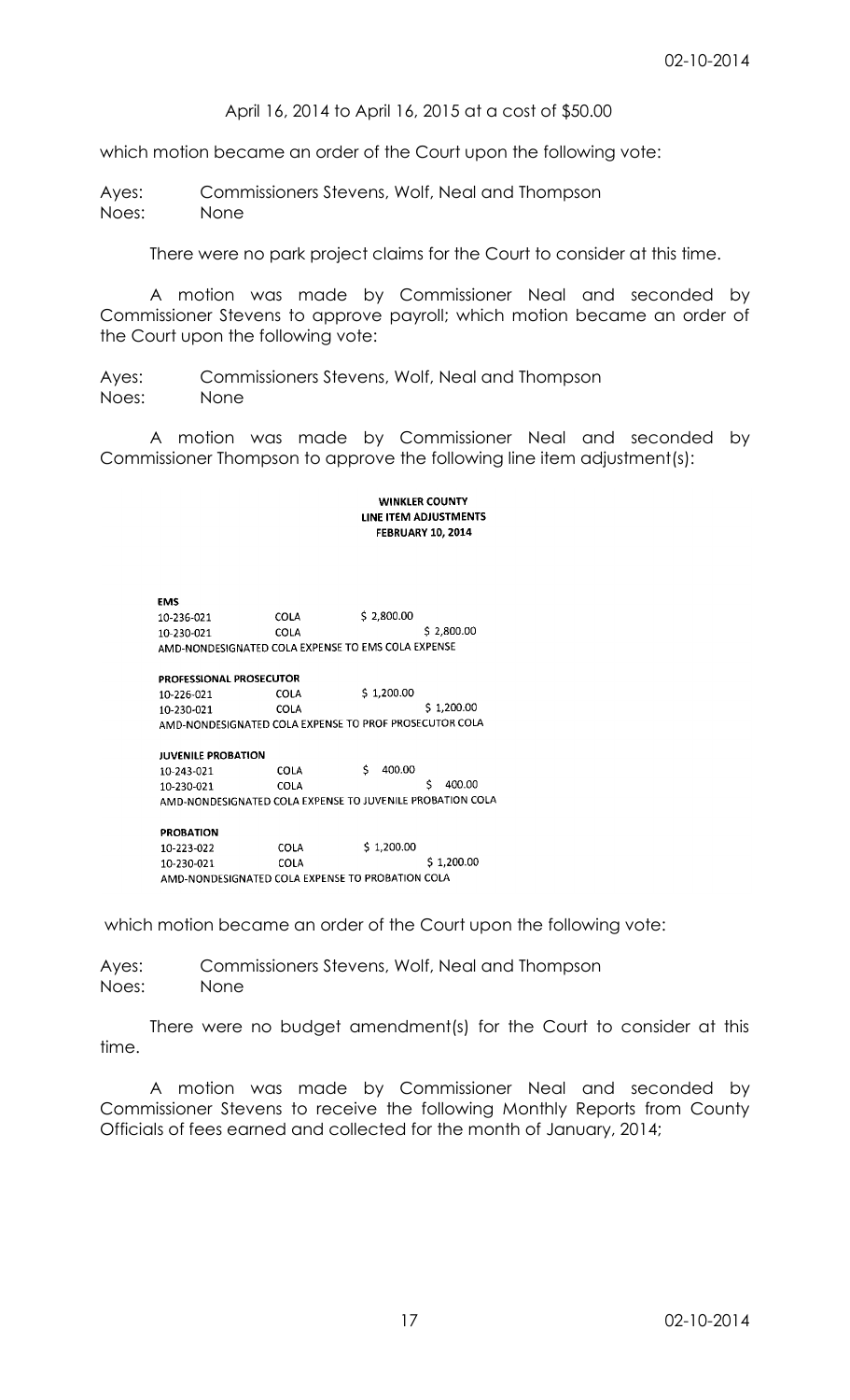|                                                      | MONTHLY REPORTS                  |
|------------------------------------------------------|----------------------------------|
| For the Month of                                     | $\sqrt{a}$ 2014                  |
| Steve Taliaferro, Co Attorney Fee \$50. PHot Check X | Date<br>Amount<br>Received,      |
|                                                      |                                  |
|                                                      |                                  |
|                                                      | 2.5.14<br><b>&amp; 20,582.75</b> |
| Glenda Mixon, JP Precinct #2                         |                                  |
|                                                      | 2714                             |
|                                                      | 1-31-14<br>36.00                 |
|                                                      |                                  |
|                                                      |                                  |
|                                                      |                                  |
|                                                      |                                  |
|                                                      |                                  |
|                                                      |                                  |
|                                                      |                                  |
|                                                      |                                  |
|                                                      |                                  |
|                                                      |                                  |

which motion became an order of the Court upon the following vote:

Ayes: Commissioners Stevens, Wolf, Neal and Thompson Noes: None

A motion was made by Commissioner Neal and seconded by Commissioner Thompson to examine and approve bills over \$500.00 and place in line for payment; which motion became an order of the Court upon the following vote:

Ayes: Commissioners Stevens, Wolf, Neal and Thompson Noes: None

A motion was made by Commissioner Neal and seconded by Commissioner Thompson to approve claims against the County and pay as per list of vouchers submitted; which motion became an order of the Court upon the following vote:

Ayes: Commissioners Stevens, Wolf, Neal and Thompson Noes: None

A motion was made by Commissioner Neal and seconded by Commissioner Thompson to adjourn the meeting; which motion became an order of the Court upon the following vote: